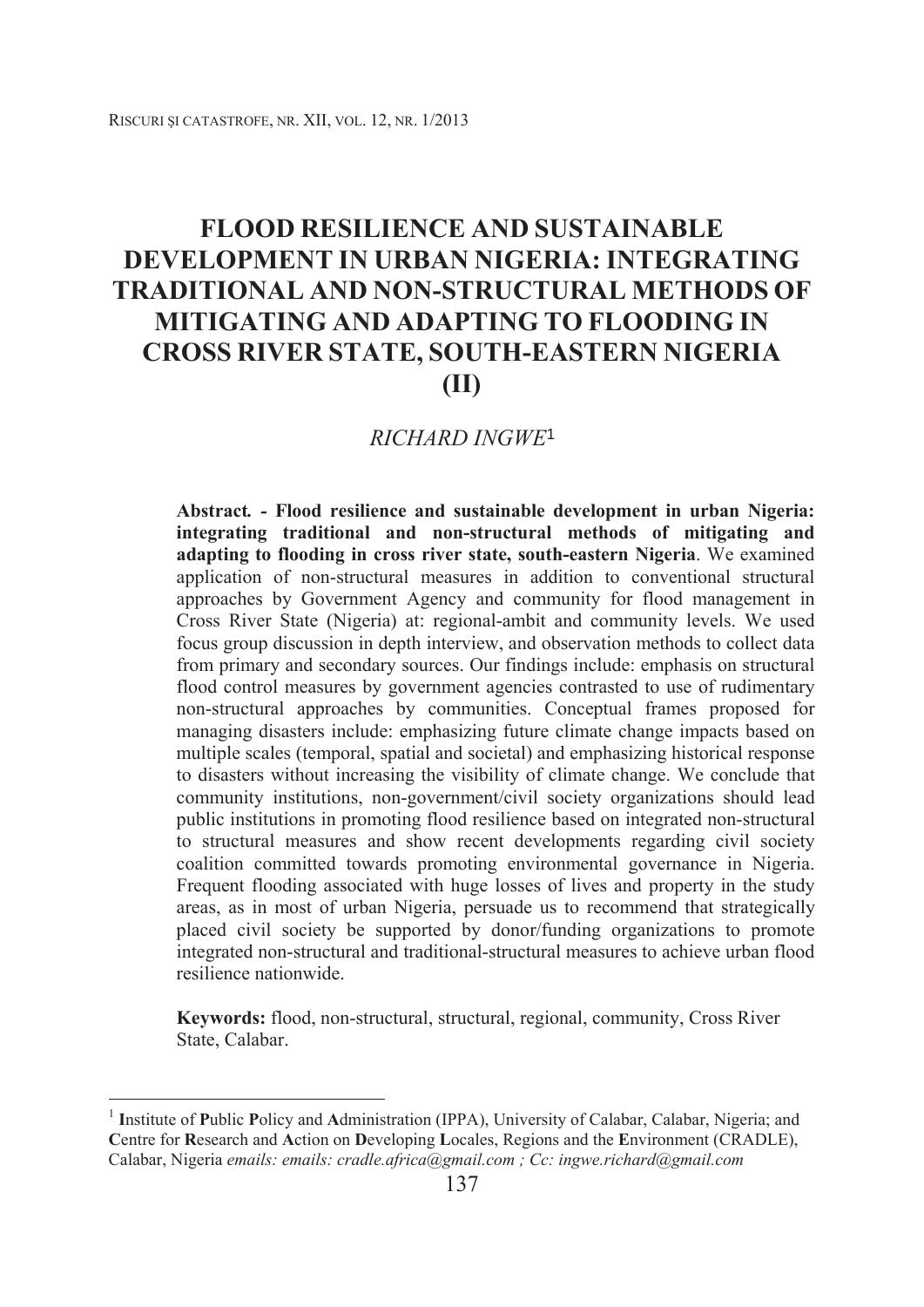# **NON-STRUCTURAL APPROACHES OF CONTROLING DISASTER RISKS**

These do not necessarily involve construction of structures for controlling flood. Instead they might complement structural measures by developing and implementing some or all of the following: legal instruments (e.g. monitoring and enforcement of regulations), educational programmes management (e.g. awareness-raising on destructive potentials and impacts of disaster risks, provision of humanitarian services such as First Aid); behavioural changes by individuals (e.g. welding or fastening heavy furniture and appliances to the walls and floors of homes in earth-quake-prone areas) and so forth (Kelman, 2007: 2).

Other non-structural flood control measures, which have been proposed and documented by workers include: swift-water rescue evacuation of people with special needs, shelter development for disaster, community-based flood risk reduction, and flood disaster diplomacy and lessons from history (Kelman, 2008a, b). Recently, restatement of non-structural measures was compelled by devastation and huge losses arising from Hurricane Katrina, resulting from the tropical depression on 23rd August 2005, its movement northwards and transformation into the Category 1 hurricane called Katrina) on 24 August 2005, eventually making landfall on 29 August 2005 as categories 2 and 4 storms along the Louisiana-Mississippi border. Although the death toll resulting from the strong floods of the hurricane have been disputed, it was estimated that about 2,000 people were killed in the USA-the world's most economically and technologically powerful nation and largest democracy. However, the non-structural measures are useful for mitigation and adaptation to disasters generally i.e. whether they involve flooding or not. The frequency of their restatement by Kelman recently, twice in 2008 alone, is due to the lamentation that despite the knowledge about them before Katrina, they were ignored while the disaster was developing and making its round. Therefore, while the following definitions refer specifically to flooding, they were derived originally for disasters generally but are useful for flood management.

## **Local or community-based flood risk reduction**

This refers to local level programmes that allow community members to participate in proactive preparation to cope with flooding and other disasters. It includes response, recovery as measures that are best suited to the locality or community. Its advantages include the fact that the community is better empowered to become independent instead of awaiting external assistance from higher tiers of government (such as provincial/state, central or national e.g. federal, and foreign, as well as donor agencies and organizations. The experience of most disaster-afflicted areas is that the external assistance has almost always arrived rather lately. It has been estimated that the arrival of external assistance has been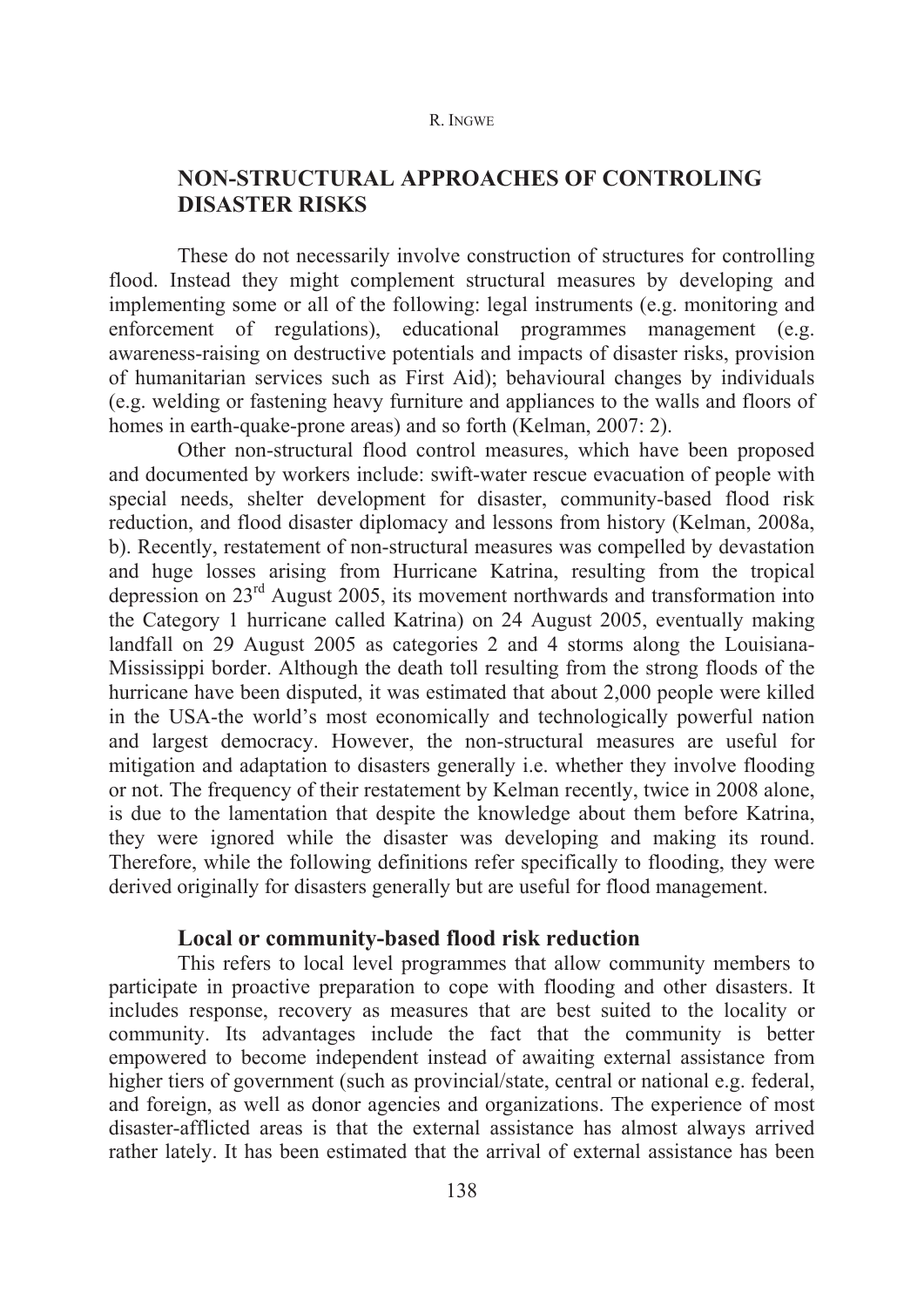about seven to 14 days after announcement of the disaster. Contrastingly, community response is usually swifter: about three days i.e. 72 hours and provides a good basis for accessing external assistance, if necessary. It is becoming increasingly popular around the world including: Australia, Taiwan, Turkey, and USA. It has been described variously. Liseli-Bull-Kamanga and his colleagues have described it as locally-owned process of risk identification and priority setting for remediative action ((Bull-Kamanga Diagne, Lavell, Lerise, MacGregor, Maskrey, Meshack, Pelling, Reid, Satterthwaite, Songsore, Westgate, and Yitambe, 2003; Handmer and Wisner, 1999 and Hardoy and Satherthwaite, 1989).

## **Disaster diplomacy**

This term suggests that flood, like other disasters, offers an opportunity for forging diplomatic relationships and cooperation with other nations or regions (e.g. governments at various levels: local councils, state, national and regional). It is suggested that friendly and beneficial relationships could be established with other states or political entities, which are capable of offering assistance and expressing sympathy over disaster occurrence in various ways. It is recommended that planning of disaster response strategies should include provisions for accepting external assistance for rehabilitation and reconstruction purposes (http://www.disasterdiplomacy.org cited by Kelman, 2008: 42).

## **Employment of shelter (structure) as a process rather than final solution**

This refers to the use of a structural measure in a way that stresses that "shelter" (i.e. the structure), ought to be better applied as a process and one of several parts within the wide spectrum of actions required in flood control instead of its use as an object, which has attained the status of perfection in disaster management within the community endorsing the use of structural measures alone. Therefore, construction of buildings for all socio-economic and political purposes should proactively create facilities for serving as promoter of: health, weatherclimate, in addition to conventional services. The Hurricane Katrina tragedy revealed that most houses that were devastated in the affected parts of the USA were those that were improperly planned and constructed (Kelman, 2008: 42-3).

## **People with special needs**

During disasters, people who are emotionally attached to their relatives (including children, the ill or sick and physically challenged, pets and so forth) require special services and products. Their special needs deserve to be incorporated into community-based flood control measures. It has been reported that most deaths during previous disasters affected these category of people and creatures (Kelman, 2008a: 43 and 2008b).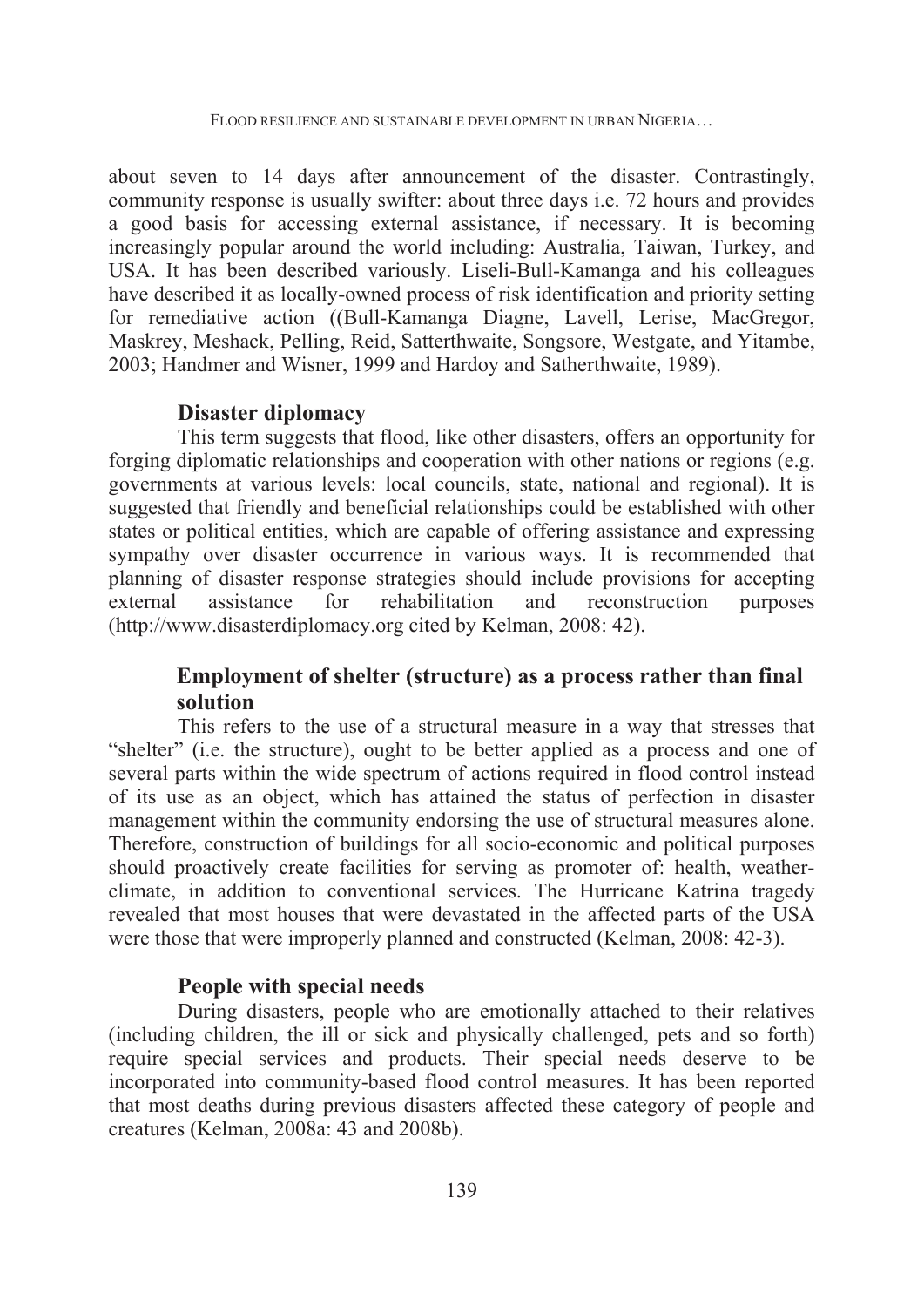## **Swift water rescue**

This refers to technically complex measures involving salvaging people at risk of flooding or recovery of their bodies if they drowned. Community-based flood control programmes require this service in order to be more effective (Kelman, 2008a: 43-4). Although property recovery has been omitted this is an important aspect of flood control in very poor countries where the practice of insurance of property is by and large under-developed.

# **Applying instead of downplaying of historical knowledge and experience**

There has been a repeated failure of human beings to learn from history of disaster response. This happened during the Hurricane Katrina to the extent that it has been suggested that it is wrong to speak in terms of natural disasters instead of human disasters arising from downplaying historical knowledge and experience thereby increasing peoples' vulnerability to disasters. Myths were created to explain the Katrina tragedy instead of acknowledging the human failure to proactively anticipate and plan towards the disaster (Kelman, 2008a: 44). This point has been documented by several workers (e.g. Hewitt 1983, Lewis 1999, Milleti 1999, O'Keefe 1976, Oliver-Smith, Blackie, Canon and Davis, 2004).

Flood control scholarship and literature has ignored frequent defiance of flood by poverty-stricken people in developing nations including Nigeria. Lack of alternative housing (i.e. buildings lacking necessary housing services and facilities) compels 'core poor' people to defy and live with flood. Owing to the practice of this form of response or circumstances in Nigeria and the study area, we included it (as one of the variables) in this study. The problem of poor housing in Nigeria has been profusely documented by scholars including 'Poku Onibokun and Richard O. Sule among others. The foregoing review shows that both measures of flood control have contributions to make. Therefore, flood resilience is achievable anywhere, including Nigeria, through integrating non-structural and structural methods.

## **Some factors that cause frequent urban flooding disaster**

The literature has shown how several factors contribute towards worsening disasters (including frequent of flooding) in developing countries' urban centres. Frequent occurrence of disasters in the Third World have been attributed to several interrelated and complex processes including urban poverty, building of poor quality structures for use as residential purposes by the urban poor, exclusion of urban poor neighbourhoods from basic housing infrastructure and services (safe water, sanitation such as garbage disposal, proper drainage). Others are the exclusion of the urban poor from political and civil rights further extending the distance between them and privileged elite thereby making them more incapable of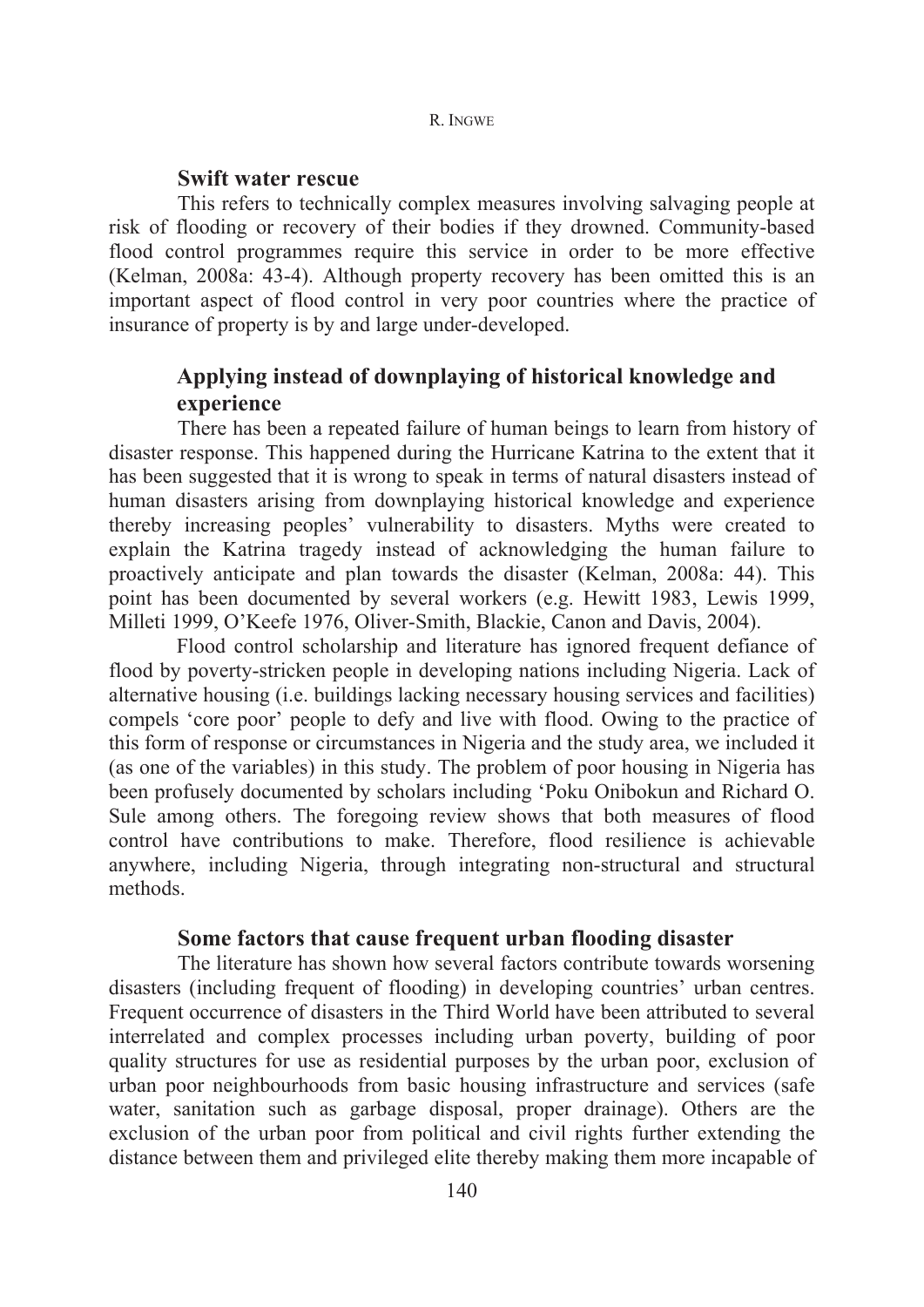demanding for improved economic and social conditions required for building better housing. Particular urban characteristics that cause frequent disasters (including flooding) include: concentration of large non-agricultural populations in cities and towns; operation of land pricing mechanisms in urban centres that pressurizes the poor agricultural population to involve in difficult quests for alternative livelihoods (different from agriculture) and increasingly building poor human settlements from their meager incomes; production and accumulation of large quantities of wastes by the increased and increasing density of concentrated human population; and construction of vast artificial urban surface areas-with concrete and sancrete- that are impermeable to surface waters (Bull-Kamanga et al, 2003; Handmer and Wisner, 1999 and Hardoy and Satherthwaite, 1989).

# **FLOODING: CONSEQUENCES AND MANAGEMENT IN NIGERIA**

Catastrophic flooding in Nigeria and its adverse effects on large populations annually has been severally documented. For example, Ujah O. Chinedu reported that the number of people displaced and killed by flooding recently was as follows. Flooding in the north-central state of Kano in 1988 led to the displacement of over 300, 000 people. Similarly; flooding of Niger State (another north-central region) in 1999, led to displacement of over 200,000 people. In 2007, flooding displaced 5,650, killed 34 and contaminated open water sources used by poor people who cannot afford to protect their water sources. This disaster increased the vulnerability of the poor to affliction of other post-flood risks such as water-borne diseases, caused crop harvest losses due to damage it caused small peasant farm holdings and disruption of the planting season. The flood disrupted communication (movement of people) between people in the affected areas with others thereby preventing children from attending school to receive education, which is a well known means of reducing vulnerability to joining the membership of unemployment and poverty in future. Moreover, it was suggested that about a million people living in the nation's low lying plains of the River Niger are at risk. Flooding occurs annually and afflicts people living in parts of the country that are located in within the basin and adjoin areas including the tributaries of the River Niger including two thirds of Bayelsa state and half of Delta state. This leads to huge losses of lives and property.

Similarly, a large part of the southern coastal part of Nigeria is also within the low lying belt and therefore susceptible to the risk of flooding, This is the case with densely populated areas along the basin of the River Niger and its tributaries such as Bayelsa and Delta states, where two-thirds and half of the areas are routinely and regularly afflicted by devastating flooding for prolonged durations of as long as a quarter of every year. The resulting inundation of low-lying areas has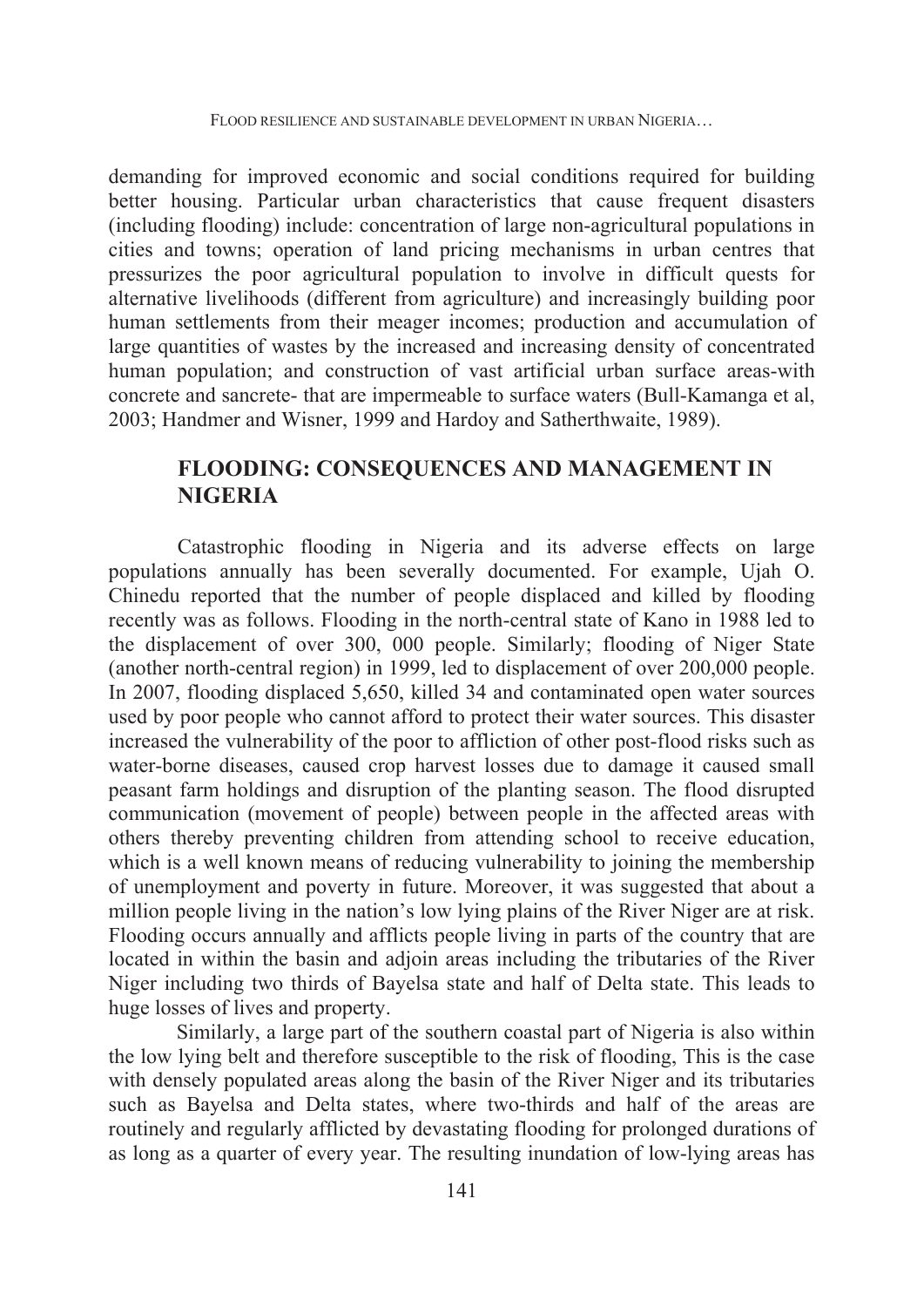been associated with huge socio-economic and environmental costs: prolonged closure of educational institutions, markets, and other institutional activities for weeks in a row (Chinedu 2008: 37 citing the Emergency Events Database (EM-DAT), www.emdat.be, www.unisdr.org/eng/hfa).

## **Ogunpa River flood**

Frequent flooding of areas around Ogunpa River, near Ibadan, one of West Africa's largest cities in south western Nigeria is the most notorious and well known in the country. The Ogunpa flood disaster has been reported to have occurred to various degrees of severity in several years (1956, 1960, 1963, 1978, 1980 and 1981). In pressuring Nigeria's Government to intervene, the Oyo State Government argued about its recurrence and pointed to the Ogunpa flood of 1980 as the most serious because it killed over 100 people, destroyed over 500 houses, and displaced over 50,000 people. It resulted from 10 hours torrential rain which exceeded the episode of 1978 (This Day News, 2004 cited in www.biafranigeriaworld.com).

Therefore, the disaster left a legacy of fear in residents around sectors of Ibadan city that are liable to flooding during the rains (www.allafrica.com). The Ogunpa flood of 1980 and 1981 destroyed forest along the river Ogunpa (Oguntalla and Oguntoyibo, 1982). The flood of April 1978 attracted public interest in assessing the effectiveness of the channel (a structural measure) constructed by Oyo state government) to control the disaster. A study of the flood revealed that the disaster affected 75 %of respondents while 41 %of them each lost property valued at =N=2,960.00. The flood was attributed to poor drainage, heavy rains, poor waste disposal involving dumping of refuse into the river basin and faulty design, construction of the drainage channel that was reportedly shallower that required and building of houses, structures and roads in violation of standard town planning regulations (Areola and Akintola, 1980). Nigeria's Government assisted the Oyo State Government in 1999 by awarding contracts worth =N=10 Billion for constructing another channel but the project completion scheduled for February 2003 was not achieved due to contractors abandonment of the project. Other losses arising from Ogunpa floods are as follows: displacement of over 1,000 residents, destruction of over 500 houses in the 1960 episode; killing of about 32 people and destruction of over 100 houses in 1978 (www.wikipedia.org).

Richard O. Sule attributes the frequent flood in most of urban Nigeria to the way owners of urban land and houses violate town planning regulations thereby undermining "master planning" and mocks master planning of towns. The violation results in poor housing, poor urban conditions resulting from unauthorized building of extensions to existing houses to accommodate increasing household population or for renting out to commercial operators thereby combining residential and other uses within one house, coexistence of houses that are not approved by town planning authorities with approved ones in cities. Others are building of houses on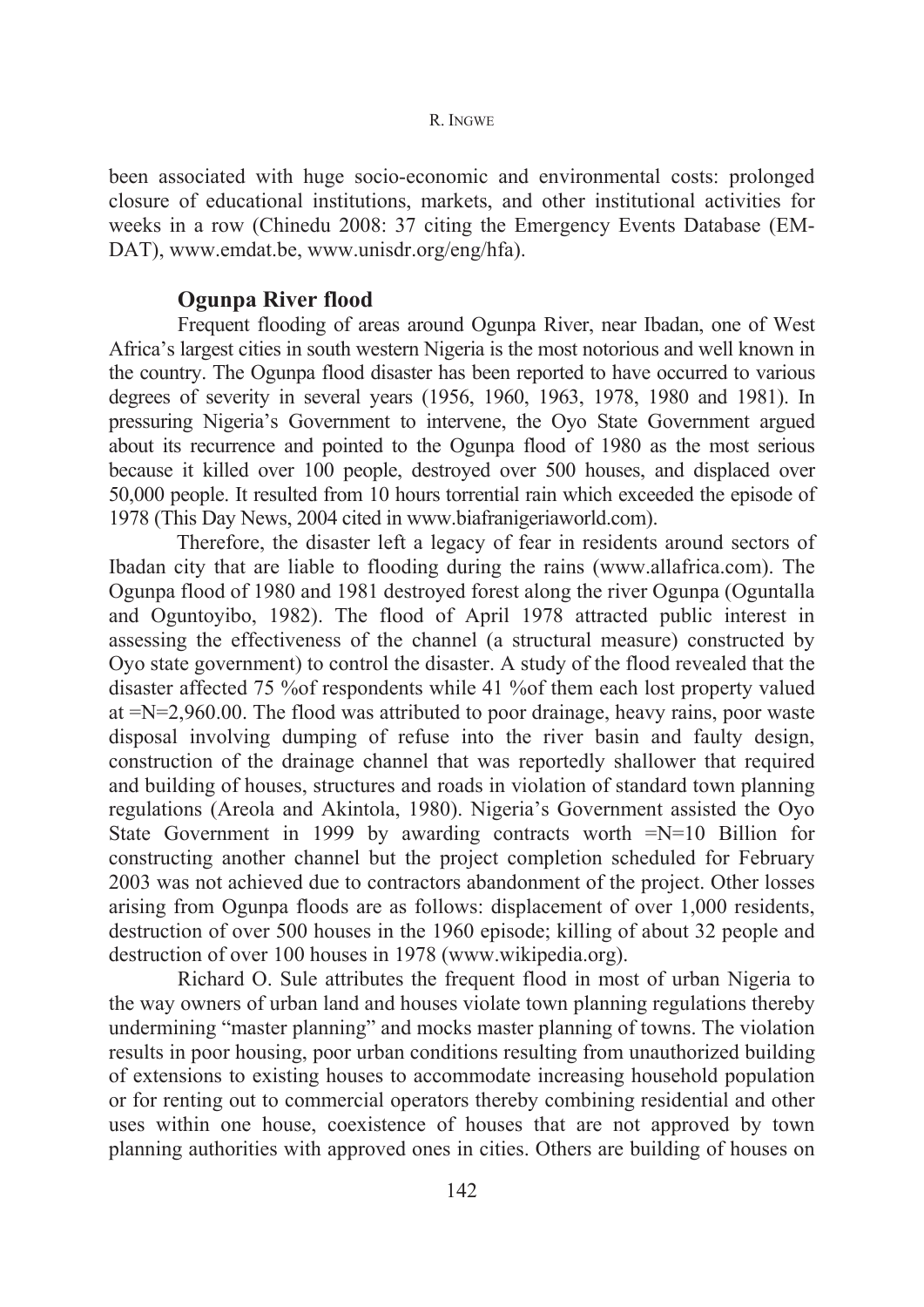drainage channels, areas susceptible to flood. These combine with heavy rains in southern Nigerian cities including Lagos, Ibadan, Calabar, Port Harcourt, Warri etc. Owing to these reasons especially rampant conversion of residential houses into commercial (and services) uses, he estimates that about 70% of southern Nigerian cities suffer flooding and inundation. His recent study of a sample showed that there was a high rate (74.5% of the total sample) of illegal conversion of residential land uses into mixed uses in Calabar city with the following equally high rates in different parts of the city ranging from 60 % on Chamley street, 72 %on Calabar Road, 80 %on Garden street and 85 %on Egerton street. There was also a high rate of illegal extension of existing houses by building additional rooms and/or structures for various uses: 53.3 %for strip accommodation, and 9.7 %for office spaces (Sule, 2008).

# **Disaster management by Nigeria's national government and its limitations**

The recent establishment of a national agency for managing disasters by the name National Emergency Management Agency (NEMA) in has been hailed as an improvement over the previous public attitude of doing nothing about the annual recurrence of disasters. However, deficiencies in disaster management at the national level leading to its weakening include exclusion of issues related to disasters and emergency from Nigeria's supreme laws packaged as the 1999 Constitution of the Federal Republic of Nigeria, and the failure to allocate specific roles in the laws for the 774 Local Government Areas (i.e. local councils) as a means of providing some structure and direction for them to be involved in disaster management (Chinedu 2008: 37).

## **Flooding in Cross River State**

Flooding has been frequent in Cross River State due to a combination of climatic, environmental, social and economic factors. Specifically, the poor human settlement (housing and urban) characteristics combine with heavy rainfall to cause frequent and damaging flooding in the state's urban and non-urban areas. In Calabar South Local Government Area, an area forming part of the capital city of the state, frequent and enormous flooding has been occurring around the staff quarters of the Cross River University of Technology (CRUTECH) and has been attributed by M.A. Isong, a surveyor, to the construction of a flood-control structure in form of a channel of dimension: width of 9 metres to 10 metres and 2m depth, stretching from Calabar Municipality in the north to Calabar South Local Government Areas. He adds that the disaster results from incompatibility between the large flood water volume accumulated over the long distance traversed within the structure and its rather small dimensions is the result of poor design planning without professional feasibility studies (Isong (1999: 34).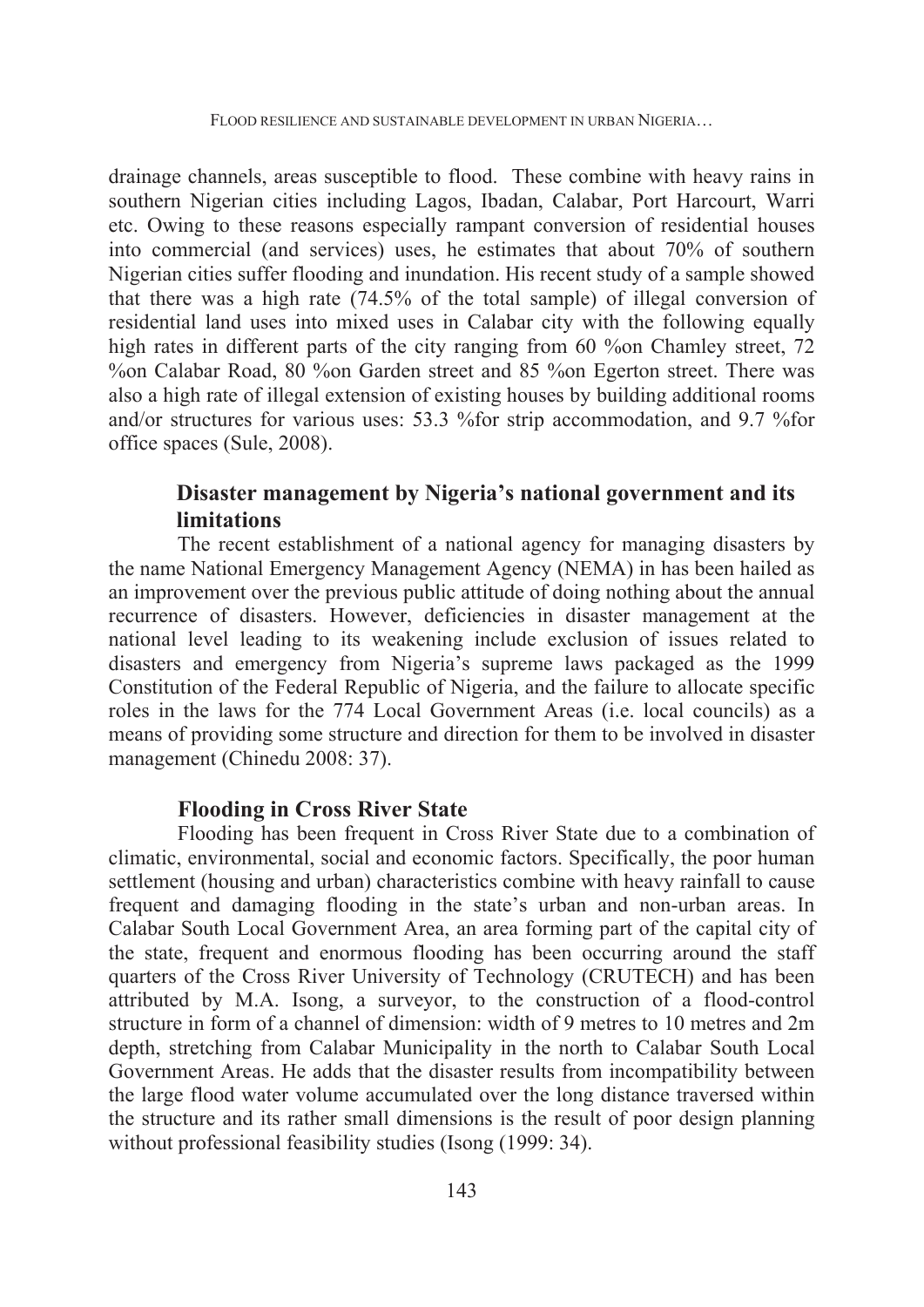The Calabar urban region including two Local Government Areas (Calabar South and Calabar Municipality) is located adjacent the Atlantic Ocean and creeks and comprise low lying areas which are unsuitable for residential areas due to the susceptibility to flooding. Owing to high demographic rhythms, and rapid urbanization, poor urban characteristics residential areas created by mostly poor people who are seldom assisted by government with site and services designed to fill up the low lying areas in order to make them withstand the frequent flood. The recent climatic conditions of Calabar region include: high rainfall of 3,424.8mm in 1997 and humidity of 233.1mm in 2002 (National Bureau of Statistics 2006: 2-4) lasting several (frequently about four to 12) hours in a day translates into flood. Owing the disproportionately high proportion (about 79 per cent) of Nigeria's urban residents in slums, most of the Calabar urban region is under the category of slums. This adds to the coastal location of the city, high intensity of rainfall to cause frequent flooding which is almost always reported in both academic and popular literature. In conformity with the views documented in the literature (e.g. UNEP 2007, (Bull-Kamanga et al, 2003), public enlightenment programmes of the Calabar Urban Development Authority (CUDA), i.e. the state government agency responsible for managing urban environmental sanitation constantly attribute the frequent flooding to obstruction of several open (road) drainage channels due to the way people fill them up with non-floatable, immovable waste matter leading to overflow of the water and flood. Residents of these low lying areas seem to experience flooding almost every time it rains and the cultural features of the urban areas block free flow of flood waters (CUDA, 2007).

## **Methods and data**

We used the method of descriptive case study. This method of description has been considered suitable for a study of this type. It is good for investigating relatively new and/or ignored issues. It is a means of providing initial findings generate hypotheses that could employ more sophisticated quantitative methods (Oguniyi, 1991). The methods of gathering data that were used include focused (group) discussion, in-depth interview, observation and desk research in Cross River State. The subjects of our focused group discussion and in depth interview of residents of frequently flooded residential area and functionaries of the Emergency Management (Response) Agency of the Cross River State Government (CRS-EMA) based in Calabar (the capital city) but working through out the state. The type of flood control measures used was studied both at the public sector and community settings or sectors and at the regional-ambit-level of the Cross River State and localized level of the Calabar city-region. To study the community level use of integrated non-structural and structural measures, we selected the most flooded part of Cross River State for studying the application of integrated nonstructural and structural measures of controlling flood because the higher intensity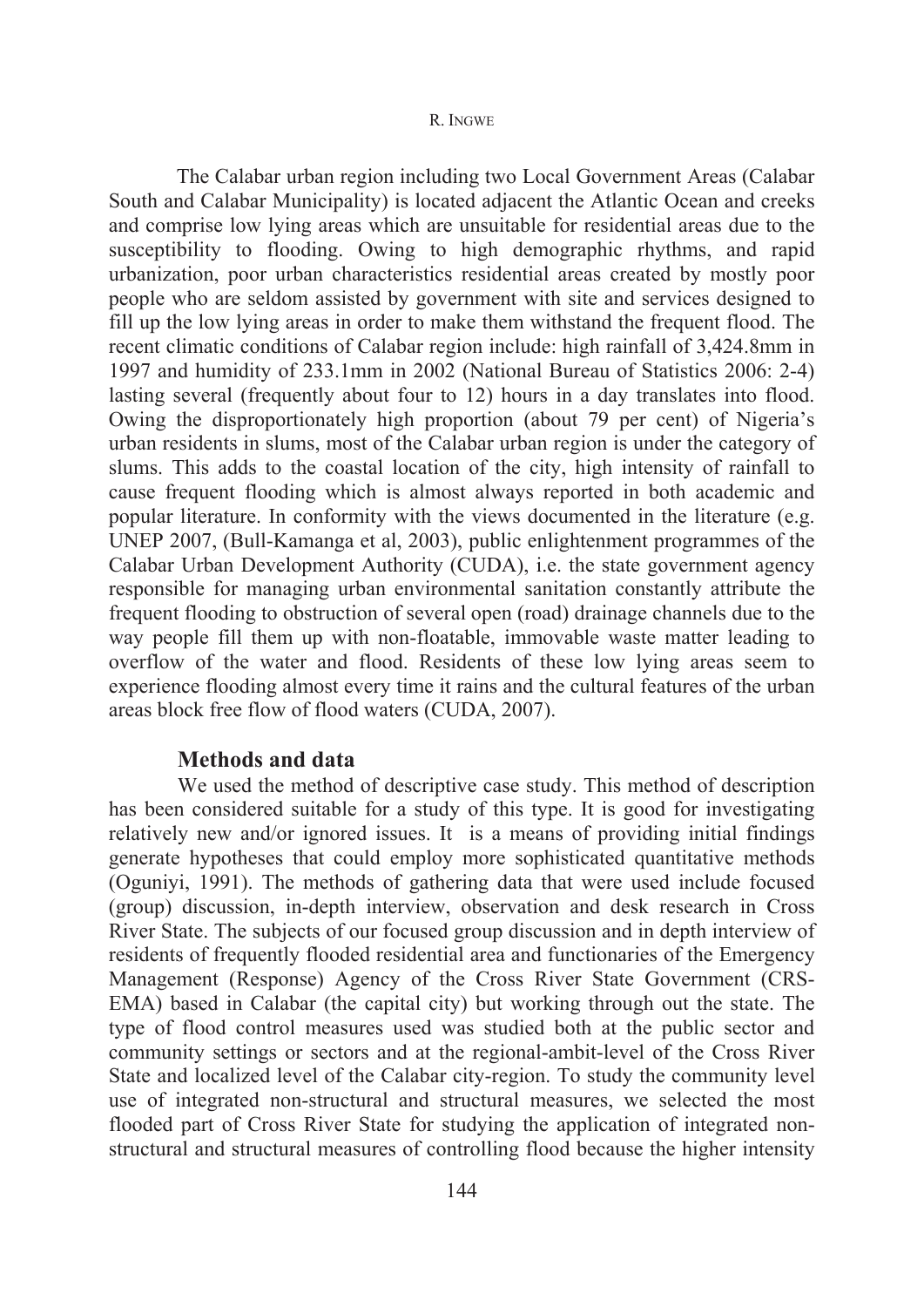of flooding disaster in such an area should naturally challenge the various stakeholders (residents, public authorities e.g. Cross River State Emergency Management Agency (CRS-EMA) and so forth) to find the most effective solutions to the challenging disaster. Moreover, Nigeria's public agencies including the CRS-EMA, habitually report claims of implementing effective programmes such as disaster responses only in the media without actually and practically doing so. Our use of desk research and review of the literature on environmental management assisted us to find the most frequently flooded part of the region from, which highlighted the most frequently flooded area to be: Palm Street and staff quarters of the Cross River University of Technology (CRUTECH), in Calabar South Local Government Area, Cross River State.

Our decision to use a combination of data from primary and secondary sources was a strategy designed to appropriately address various subjects, stakeholders and issues, which could not be tackled by homogenous data or approaches. To study community flood resilience measures, we collected primary data comprised our undertaking of in-depth interview of residents of the study area was conducted soon after the recent (7 July 2009) flooding of some parts of the city, when flood frequently submerged residential buildings up to their windows thereby destroying property valued at several millions of US Dollars (Nigerian Chronicle 7-10 July, 2009). While this recent flooding provided an opportune time for our data collection because it aroused the willingness of the respondents (people most afflicted and affected by the disaster) to respond to our questions and requests for discussion, our data collection instruments were purposely designed to elicit historical data covering floods of the current rain-flood season to those that occurred previously up to about 20 years as long as the respondent could recollect.

Secondary data use involved review of multiple-source literature on flood control by government agencies established and mandated by Federal and State Governments to respond to flooding and disasters in the study area. They include: the Emergency Management Agency of the Cross River State Government and the Cross River Basin Development Authority of the Federal Government of Nigeria. As stated earlier, this study assessed integrative use of structural and non-structural flood management measures in Cross River State. Under "non-structural measures, we assessed the following issues: development of community-based flood risk reduction; development and use of 'disaster diplomacy'; application and implementation of flood shelter; programmes for evacuation of flood victims generally and people with special needs and swift water rescue. Regarding 'structural measures', we assessed: the use of awareness-raising programmes on flood disasters; humanitarian programmes (e.g. First Aid); and behavioural changes (e.g. protection of household property in houses using locally improvised or devised techniques and so forth).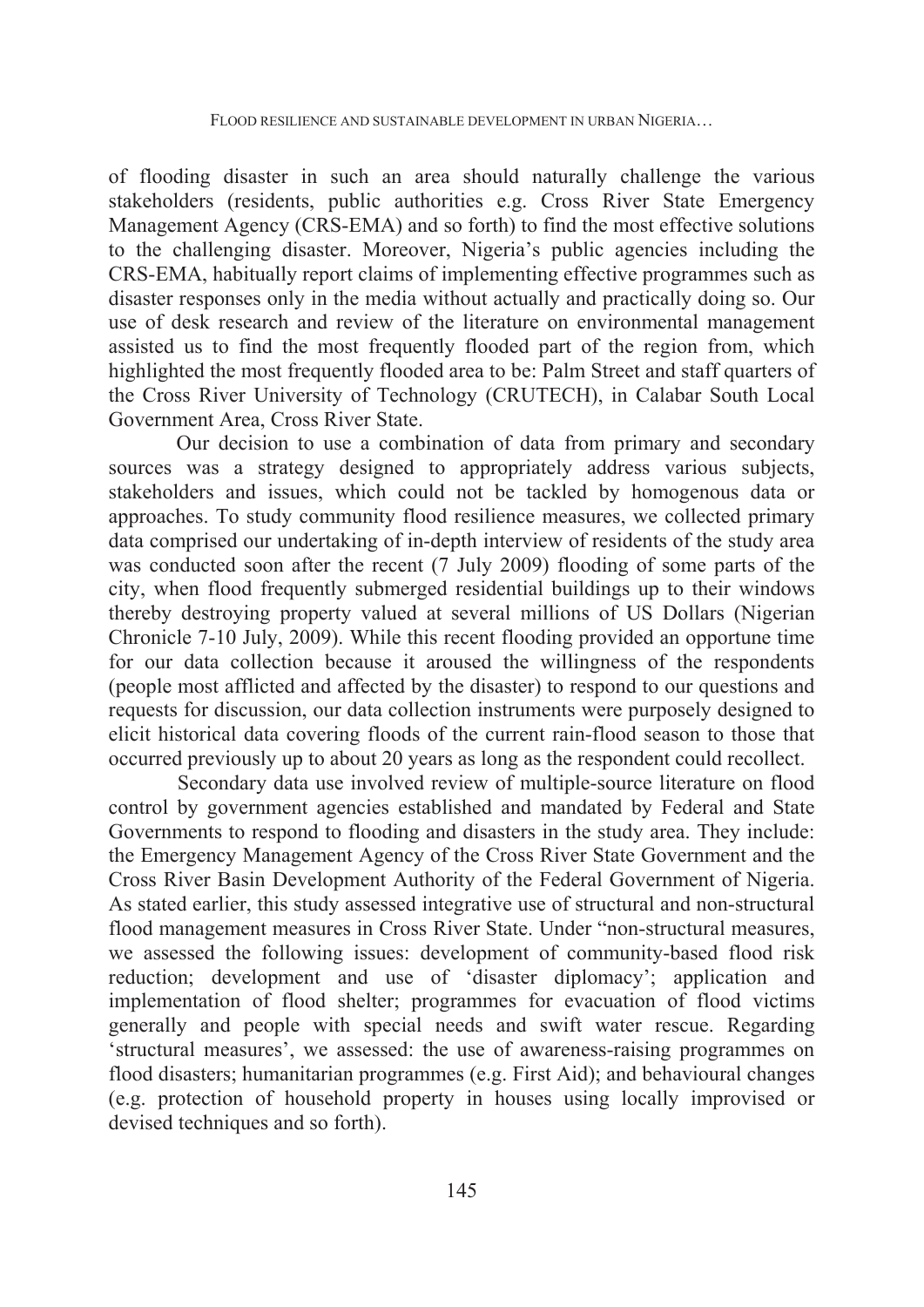## **Issues emphasized in data collection**

The subjects of interest of our data collection from primary (focused group discussion and in depth interview) and secondary sources included two broad measures of strengthening flood resilience:

First, the nature of community-based flood resilience programmes and institutions: questioned the nature or characteristics of community flood mitigation and adaptation programmes and institutions that have been in existence and have been used in the area, and their degree of emphasis of structural or non-structural approaches. Second, the extent of application of non-structural measures by government, community, civil society) were explored. Under the broad category of the integration of non-structural measures, we emphasized in the study of the community measures, we explored the following aspects including their underlying temporal, operational, spatial characteristics.

To what extent has flood disaster diplomacy been applied by vulnerable /affected community?

Has flood shelter been undertaken by any of the stakeholders? Where? When? How? Have flood shelter been practiced?

Do "special strata" of the population of communities vulnerable to flood get evacuated when the disaster occurs? Where? When? How?

Has Swift-water rescue measure ever been applied to save lives and property in the most vulnerable areas?

Have formal educational (awareness-raising) programmes designed to strengthen flood resilience ever been organized or implemented? When? Where? H<sub>ow</sub>?

Have humanitarian services ever been undertaken to enhance flood resilience? Where, when and how and who implemented it/them?

What behavioural changes have been undertaken as part of flood resilience in the study area? What are specific features of the behaviour change? Who plans and implements them? Where (outdoors or indoors (?) and how are they implemented?

Have legal instruments been developed and applied as means of protecting victims of flood disasters?

To what extent has extreme poverty compelled people most vulnerable to flood to defy the disasters? How does this happen? Who (what are the characteristics) of the people involved?

# **Government agencies' emphasis on structural flood control measures**

Emphatic reliance on structural defences against flood has characterized flood management in Cross River State generally and in Calabar city in particular. Evidence of this includes construction of open channels designed to drain flood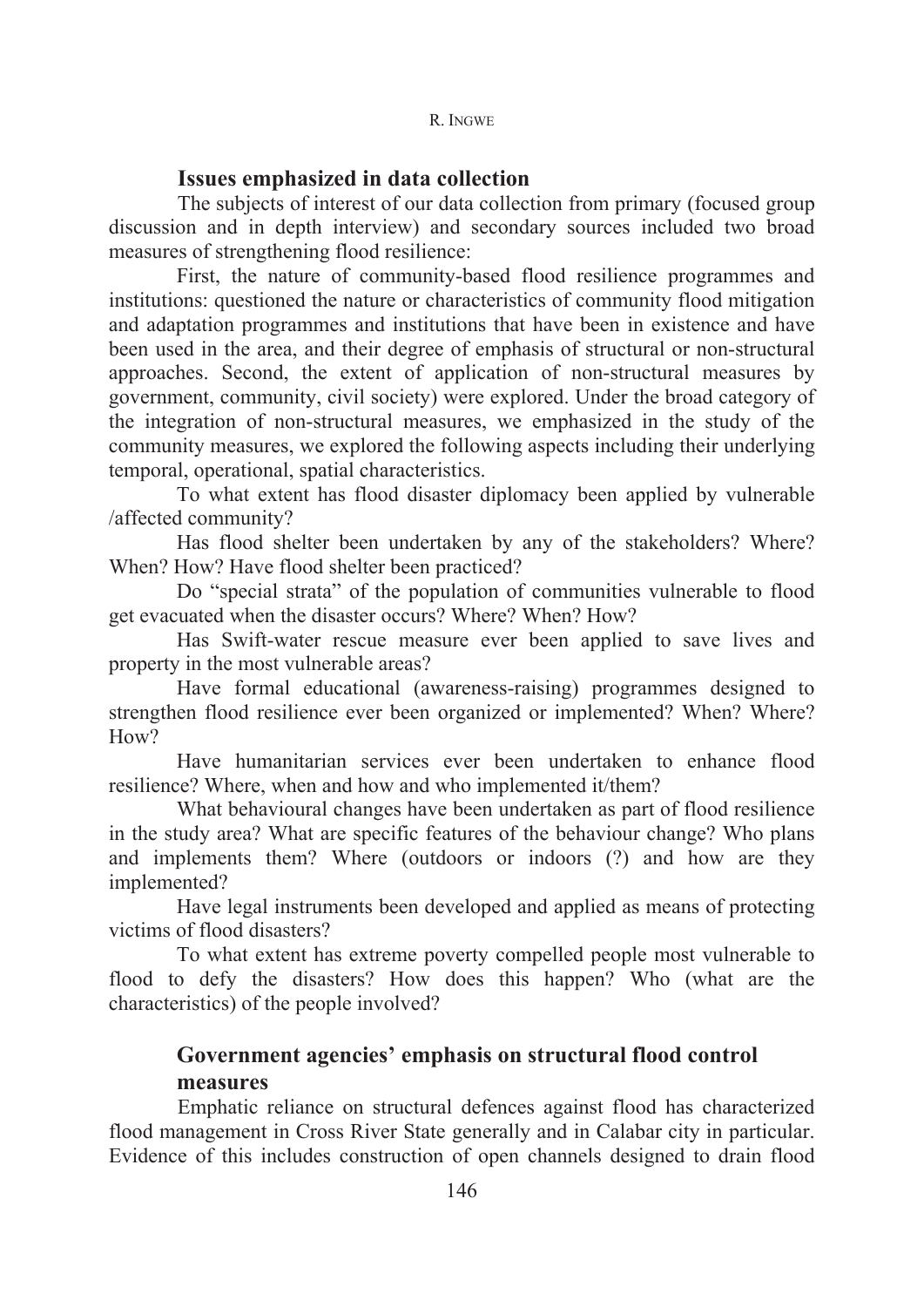waters from various parts of the region. In Calabar city, one of the largest the channels stretches from Calabar Municipality in the northern part of the city-region to the south. The failure of these structural defences due to poor design-planning, construction and the adverse impacts on residents of the staff quarters in the Cross River University of Technology (CRUTECH) in Calabar South Local Government Area has been documented. They include: destruction of several lives and property valued at millions of US Dollars since the construction of the largest channels about 18 years ago (Isong, 1999: 30-37). Additionally, construction of structural measures to control flooding is one of the five actions or responses of the Cross River Basin Development Authority (CRBDA), one of the 12 of Nigeria's public agencies for river resources environmental management responsible for the region. The CRBDA does not employ non-structural measures. Recent reports of the CRBDA shows that only structures for flood (and erosion) control were constructed in about nine locations in the state and environs (neighbouring Akwa Ibom State). They include: Federal Inland Revenue office, Calabar; Ikot Effanga, Ikot Omin and CR Basin town, Calabar. In Akwa Ibom state, they include: Ikot Edor Flood and Erosion Control Works in Onna, and Ikot Mbiet Ukpom Ikono Soil Erosion and Flood Control Works (Cross River Basin Development Authority, CRBDA (CRBDA, 2007: 12 and 24). Nowhere in the above report was the use of non-structural measures stated. This is evidence to show that they were ignored by the CRBDA.

### **Flood management in Cross River State**

Implementation of flood resilience by the public sector (contrasted to community) management and control of flood and related disasters in Cross River State is the responsibility of specialized government agencies. First, Cross River Basin Development Authority, an agency established and funded by Nigeria's Federal Government is concerned with physical implementation of construction works and structural measures. This is elaborated elsewhere in this paper. Second, the Emergency Management Agency (EMA-CRS), an agency established and funded by the Cross River State Government is concerned with responding to distress calls and reports of disaster occurrence in the state. Its features are similar to those of the national counterpart (EMA) funded by the Federal Government of Nigeria. The EMA-CRS mostly provides material and financial assistance to victims of disasters including flood after a report of the disaster has been received or the event is observed/noticed by staff of the agency. The Cross River State Government has complemented the efforts of the Federal Government (represented by the Cross River Basin Development Authority) by creating and deploying flood control agencies (frequently on ad hoc basis) to undertake specific projects and programmes designed to respond to flood disaster.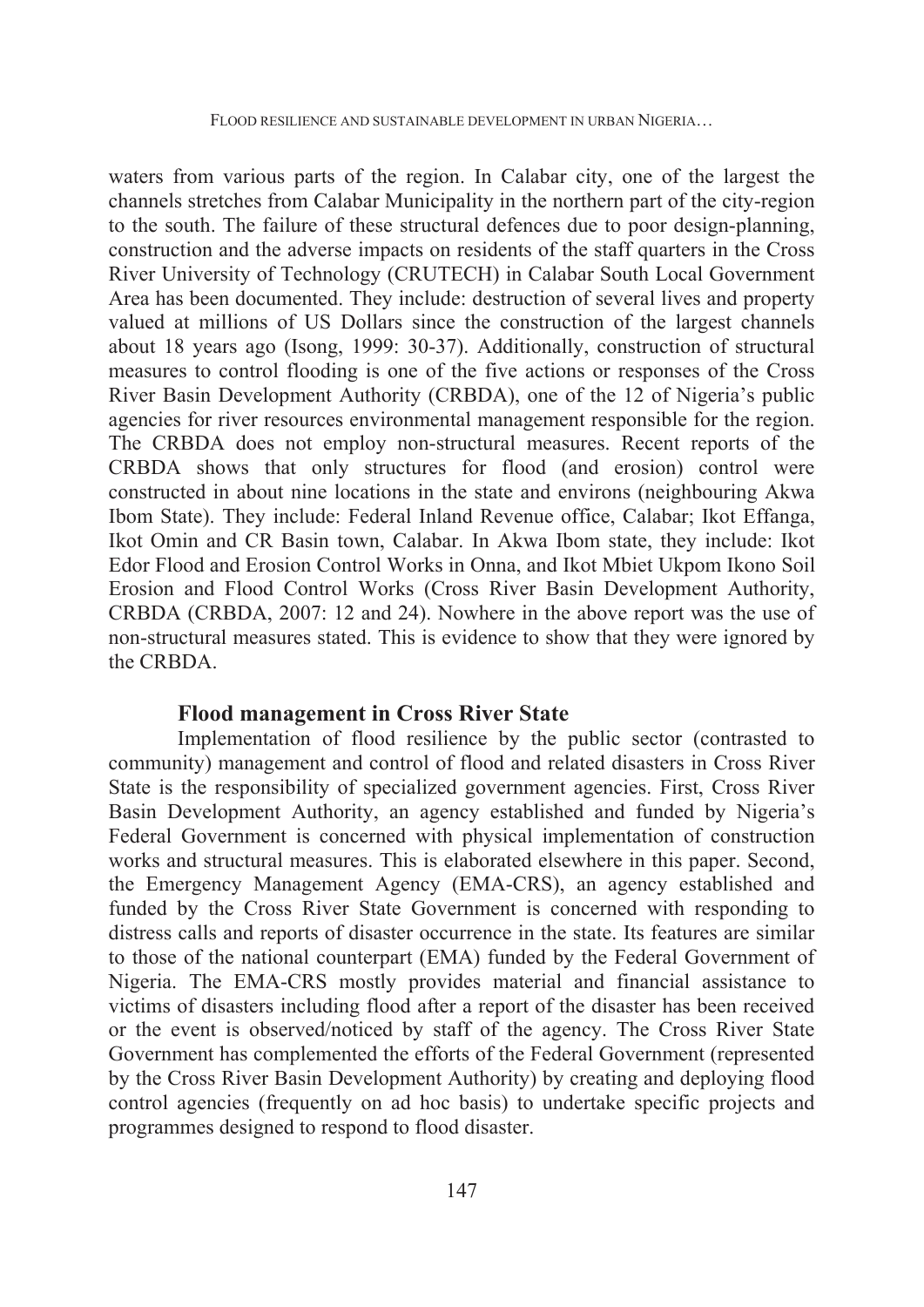# **Application of rudimentary non-structural measures by communities**

The findings of our in-depth interview of residents of the most flooded area of the state (Cross River University of Technology staff quarters) showed as follows:

Community-based flood management programmes have involved undertaking of non-structural measures but in a rather rudimentary ways. It involved building of structures such as smaller channels and balconies designed to convey floodwaters out of residential areas that are submerged in order to prevent flood from encroaching into them.

Flood disaster diplomacy has also been undertaken in rudimentary ways in form of appeals by CRUTECH staff including administrators of the institution to functionaries of the State Emergency Agency (CRSEMA).

Flood shelter has not been undertaken in a satisfactory way because building of new houses in the flood-afflicted areas seems to have stopped as new buildings are being increasingly constructed elsewhere without the intensity of flooding experienced in the old staff quarters. This is because more suitable land (i.e. without serious flooding) seems to be found elsewhere for new buildings that bear the same designs as those that have been allowing flood to devastate them in the quarters and environs.

Evacuation of flood-afflicted people out of flood susceptible or prone areas occurred through abandonment of houses in the flood susceptible areas thereby leaving some houses to be uninhabited since 1991.

Swift-water rescue is, by and large, unknown or practiced in rudimentary and informal ways. Informal practice of swift water rescue is performed by outstandingly courageous and agile individuals (artisanal fisher-people, traditional swimmers/divers and so forth) who may rarely possess/receive formal training in "amphibious" techniques.

Formal educational (awareness-raising) programmes have never been organized or implemented.

Humanitarian services have been rather informal, small-scale, restricted to sympathetic and empathetic gestures, visits and donations by persons and organizations with close ties (family friendship, religious and other forms of relationship) with people who are affected by flooding.

Behavioural changes have manifested in form of adjustment to housing furnishing and equipment. For example, in the bid to avoid destruction of property, residents of flood afflicted areas have resorted to removing or displacing house furniture and equipment (carpets, mattresses, water-absorbing items, and so forth) to places of high elevation within (e.g. shelves, cupboards, etc) or without residential buildings. A very interesting innovative-solution is sand-filling of frequently over-flooded and submerged water closets, with sand-bags.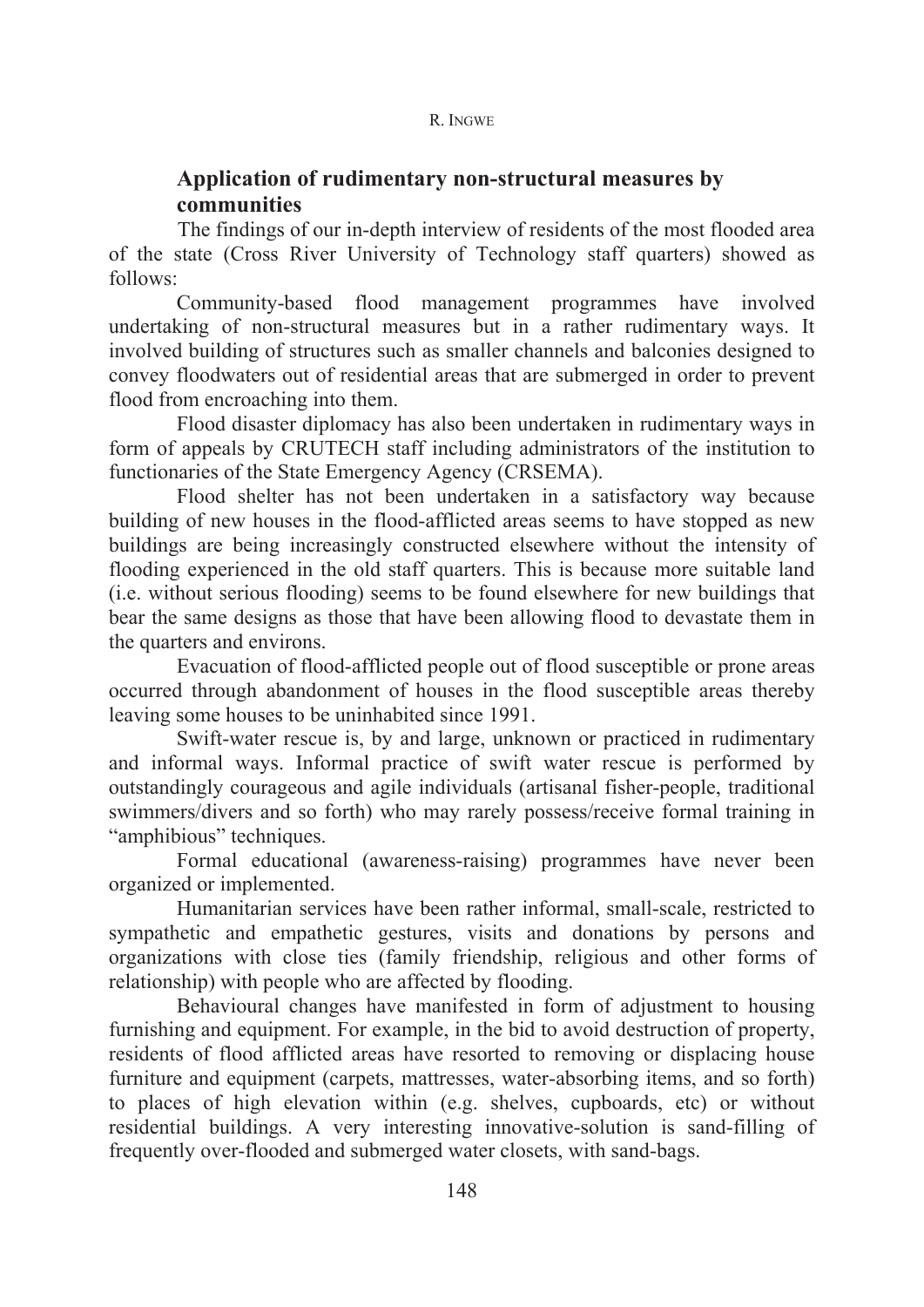Legal instruments for protecting victims of flood disasters seem to be inexistent or poor designed and implemented nationally and in the study area. This reflects the generally low level of development and practice of the rule of law and legal protection of citizens (apart from the elite) in Nigeria and the state. The seriousness of inequality, injustice to the poor majority (about 70-90 percent) of Nigerians has been profusely documented (e.g. Aguda, 1988).

Defying flood by poverty-stricken people was common in the areas studied. In CRUTECH quarters, there have been several cases of people (including families) who are compelled to remain in flooded apartments and buildings and actually continue to sleep on raised or adjusted "beds", cooking and other household facilities because of lack of alternative houses or buildings. Flooding happens to be one out of several adversities (e.g. lack of housing services: electricity, safe water, sanitation, police security, space, among others) that these poor people have to defy. One of the respondents, who has been a victim of series of flood events in CRUTECH residential quarters, described the incredible defiance exhibited by a woman working as a junior staff of CRUTECH, whose salary was below the poverty line (about US\$50 per month). Owing to the poor salary earned by the woman, she had to share the domestic staff part of the senior staff residential buildings that had to be abandoned by the senior staff who was to reside in it due to recurrent and serious floods. Irrespective of the rising of flood waters to submerge the floor of the abandoned building, the poor woman and her daughter defied the dangers and continued living in the building! To move around the building, the poor woman and her child placed indissoluble materials (wood, waste metals and rubber) at various points on which they stepped!

## **Discussion**

Recent reports of improvement in flood management in Nigeria at the national level occurred through the establishment of the National Emergency Management Agency (NEMA) for addressing disasters generally. NEMA is striving to adopt five priorities embedded in the Hyogo Framework for Action, HFA (www.unisdr.org/eng/hfa). Public disaster management at sub-national levels (i.e. 36 states, Federal Capital Territory, and 774 Local Councils) has been performing poorly in terms of managing flooding. Disaster victims are rarely adequately compensated or if they are, delays occur and conditionality (such as loyalty to the ruling political party, among other strenuous obstacles) is imposed on the suffering people in the process. Flood victims especially those with special needs are rarely evacuated. There are no facilities, programmes, infrastructure and services for implementing evacuation. Frequent disasters perpetuate poverty and problems pertaining to socio-economic development in the near absence of legal instruments for disaster management. The law establishing NEMA and Nigeria's 1999 Constitution failed to specify disaster management responsibilities for states, Federal territory and local councils (Chinedu 2008: 37). The disaster diplomacy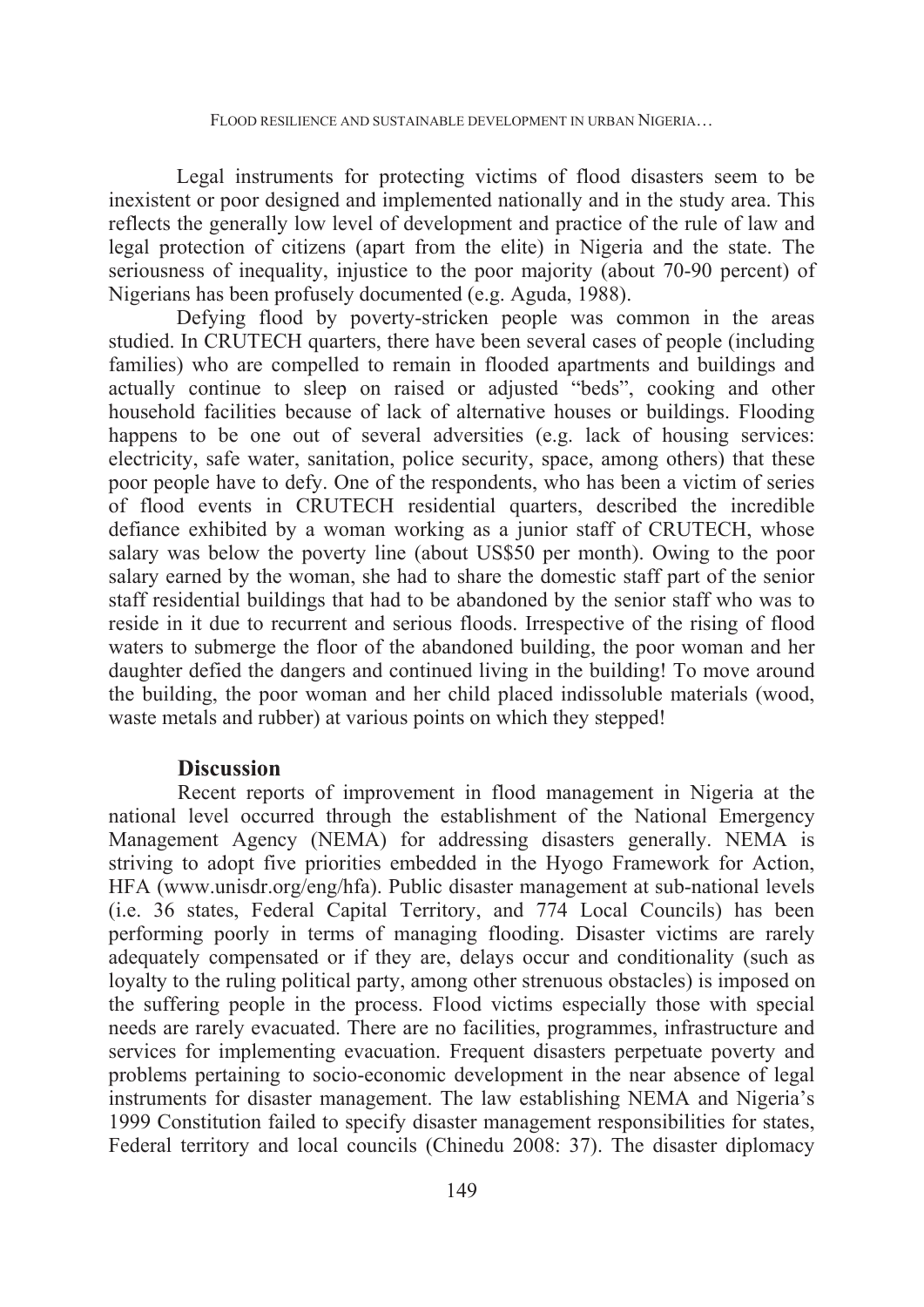employed is not very participatory because it does not involve direct involvement of people affected by flood in the process of resolving their problem in ways that they best understand.

# **Why use of structural measures has achieved privileged status in the region**

Our findings that structural measures have been emphasized in flood control in Cross River State suggests that it is also applied in most of Nigeria's 36 states afflicted by the disaster due to several reasons. The Federal Government agency (the Cross River Basin Development Authority, CRBDA), which applies structural measures in the state is one of 12 counterparts (River Basin Development Authorities) which were created almost simultaneously to address similar problems encountered by most of the nation's river basins. Second and arising from the foregoing, the ecological problems including flood disasters that have been afflicting Cross River State also applies to most of the nation's river basins especially those located in the southern and coastal Nigeria, where Cross River State is located. Third, the literature cited in this paper show that the application of structural measures for flood control has been predominant (a kind of the 'paradigm") in the fields of disaster management globally. Therefore, its emphatic use by one of the 12 River Basin Development Authorities responsible for flood management in the study area demonstrates that it is most likely to be applied by the others due to their training in similar institutions and during the same "era of knowledge" of structural measures. Fourth, national institutions in Nigeria are customarily created based on homogenous characteristics especially reflection of an officially recognized principle called "national character" involving people originating from all the tribal groups that form Nigeria as staff of government ministries, departments and agencies. Fifth, part of the application of the paradigm of structural measures of flood management is the sharing of the method, like others, among all institutions that are concerned with a specific problem. Therefore, the use of structural measures by the CRBDA in Cross River State is most likely shared among peers (other River Basin Development Authorities) in the country especially those operating within the Niger Delta covering nine states and Nigeria's southern coastal areas.

Nigeria's Minister of Environment recently attributed the cause of frequent flooding in Nigeria to the way people cause obstruction of open drainage systems by dumping refuse such as polyethylene bags remnants of potable water wrappers (sachets) that are commonly drunk by the poor people. This type of flooding was reported to occur across most of the coastal cities of southern Nigeria including Lagos in the south western, and Port Harcourt in the south eastern end, which is near Calabar (the study area) www.AllAfrica.com 2008). This confirms the results of flooding of other urban centres in Nigeria and Africa (South Africa, Ghana, and so forth) associated with health hazards (Bull-Kamanaga et al, 2003).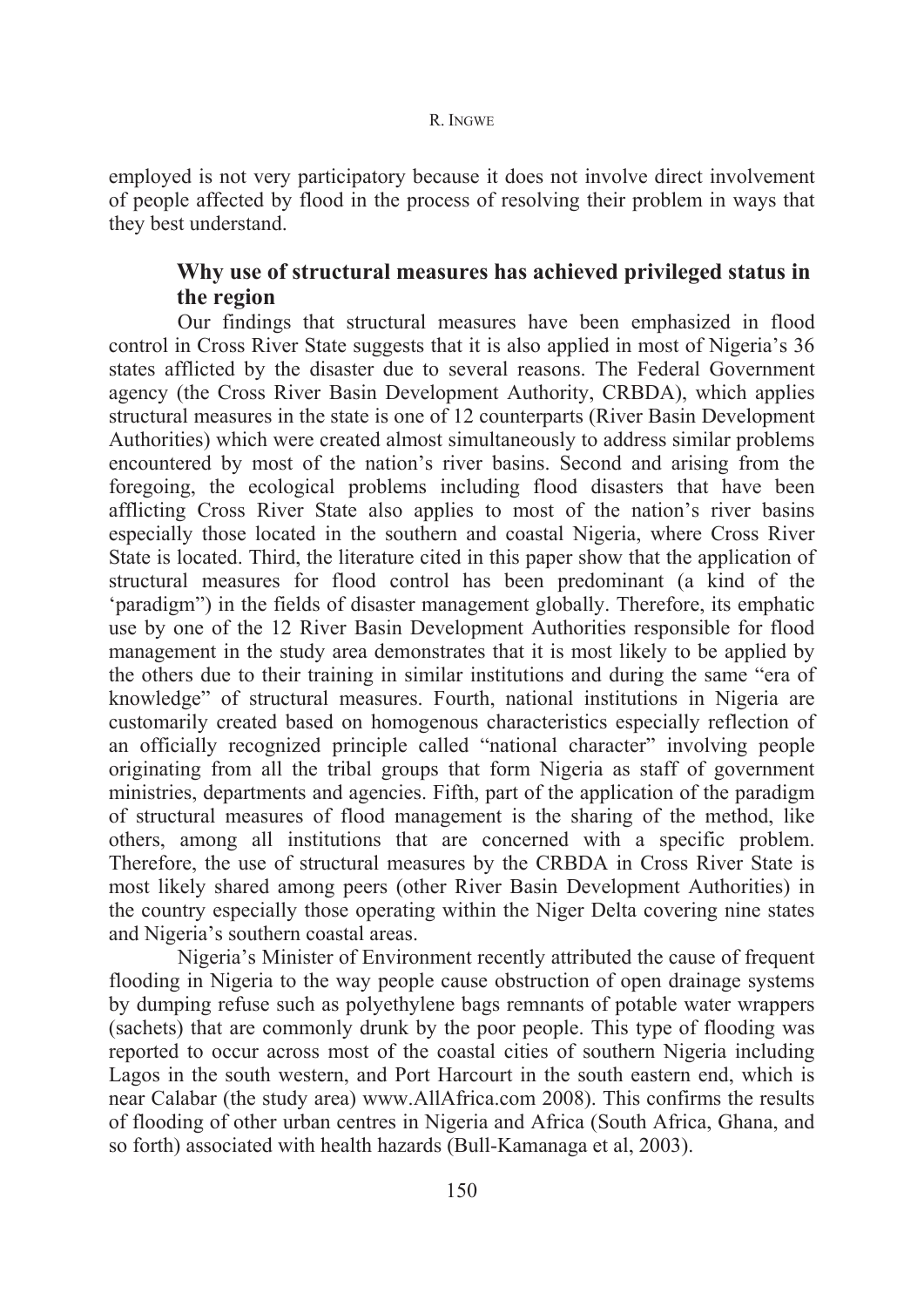## **Conclusion**

This study has drawn attention to the need for innovations including integration of non-structural measures to improve flood resilience in Nigeria. Urgently required are: policy change focusing on the integrative use of nonstructural measures to complement traditional (structural) approaches and community empowerment with knowledge, ideas, material and funding to deepen their use of the non structural measures to achieve flood resilience. The result also show that flood resilience in Calabar urban region and its local councils, Cross River State, like most of Nigeria has been poor. This has happened despite frequent floods. Public sector flood management at the various regional levels over-relies on structural measures and ignores, downplays and misunderstands the huge benefits of non-structural approaches and performs below the Hyogo Framework for Action standard. The channel constructed to resolve flooding in Calabar city turns out to aggravate flooding due to its poor design-planning and construction. Contrastingly, community-based flood management employ non-structural measures but is hampered by inadequacy of resources (funding, skills/knowledge etc) due to the dominance of Nigeria's economy by the public sector, which over-relies on export of petroleum oil and gas for deriving national revenue. We recommend that there is ample scope for Nigeria's civil society to draw from its knowledge, skills, experience and networks to improve flood management in the study area and country. This should strive towards integration of structural measures with innovative non-structural approaches and partnerships among various sectors (governments, civil society, communities, faith-based organization among others). Flooding aggravates gross inadequacy of housing in the areas studied.

## **Civil society's role in integrating non-structural measures to promote flood resilience in Nigeria**

At global level, civil society has been credited with promoting environmental governance by increasing the number of stakeholders (community, private sector, in addition to governments-which dominated hitherto) participating in decision about environmental issues. Well documented are success stories of civil society's innovative resolution of problems of sustainable development generally, and environmental-ecological restoration in particular. A significant outcome of the civil society-engineered environmental governance is the increasing "voice" of the other stakeholders that have improved the quality and participation of stakeholders in environmental decision making (WRI, UNDP, UNEP, and World Bank, 2003: 65-88). While the role of Nigerian civil society in local environmental governance may not have increased as desired or commensurate with the enormity of problems afflicting the local environment, and the pioneering mass movement by the Ogoni's campaign against environmental degradation by petroleum oil producing companies (Handmer and Wisner), recent developments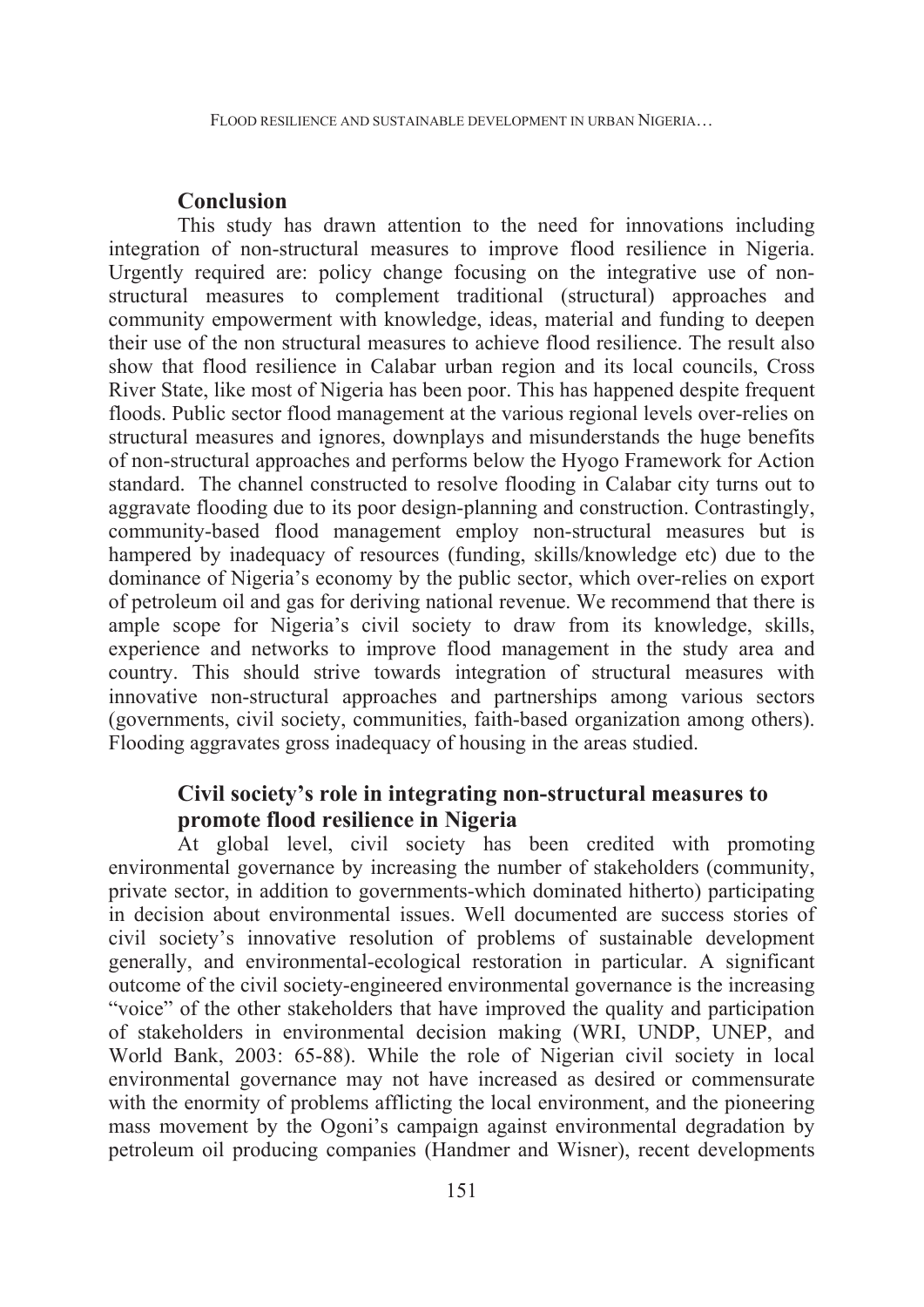indicate increasing appreciation of their role in improving flood resilience in the country. This was recently reflected in the coalition of civil society to increase their "voice" in environmental policy and decision making in form of a national coalition of civil society organizations committed to promoting environmental governance namely: **T**he **A**ccess **I**nitiative (TAI) Nigeria. The credibility of TAI-Nigeria is founded on its membership of global coalition of civil society called The Access Initiative (TAI-Worldwide) hosted by the Washington, D.C-based organization called the World Resources Institute (WRI). The TAI global network and their concentration on meritorious promoting environmental governance recommended for "adaptation to future climate change" concept of responding to disasters (Adger, Arnell and Tomkins, 2005) and also endorsed by international organizations (UNDP, UNEP. World Bank and WRI, 2005). The global network is currently operating in nearly 50 countries worldwide. The TAI Nigeria is also in the membership of the African Regional The Access Initiative (TAI-Africa) (www.theaccessinitiative.org, www.wri.org, www.acode.org). Moreover, TAI Nigeria's leading civil society partner (the Centre for Research and Action on Developing Locales, Regions and the Environment, CRADLE) is experienced in disaster management partnership with the International Sociological Association, flood professionals and so forth. The Access Initiative (Nigeria) provides a sound foundation for promoting flood resilience under the ongoing environmental governance work in Nigeria. Moreover, the TAI methodology involves compelling Nigerian civil society organizations to work and engage with multiple stakeholders (local communities, publics, and so forth) provides a good basis for assisting the stakeholders through capacity building on non-structural flood management and their integration into existing structural flood management programmes.

 The suitability of TAI Nigeria in promoting flood resilience in the country is the strategic placement of the civil society to draw skills, knowledge, experience, and human capital from its global partnership with local communities, and also learning from other continental regional coalitions which have in addressing flood and disasters. Moreover, the TAI methodology has been standardized to hold governments accountable for failure to promote publics' access to information, justice (redress), public participation and capacity building. With these resources, TAI Nigeria holds promises to assist in coordinating efforts made by other stakeholders (government agencies, businesses and communities) to promote flood resilience as it has promoted environmental governance in nearly 50 countries around the world. The frequent flooding of CRUTECH staff quarters raises to high pedestal the urgent need for government ministries, departments and agencies to hearken to advice of civil society when a wrong choice is made of sites for development into residential areas. Promotion of flood resilience requires prompt engagement of civil society with government agencies to understand and assess the suitability and appropriateness of residential areas choices in order to avoid flooding in future.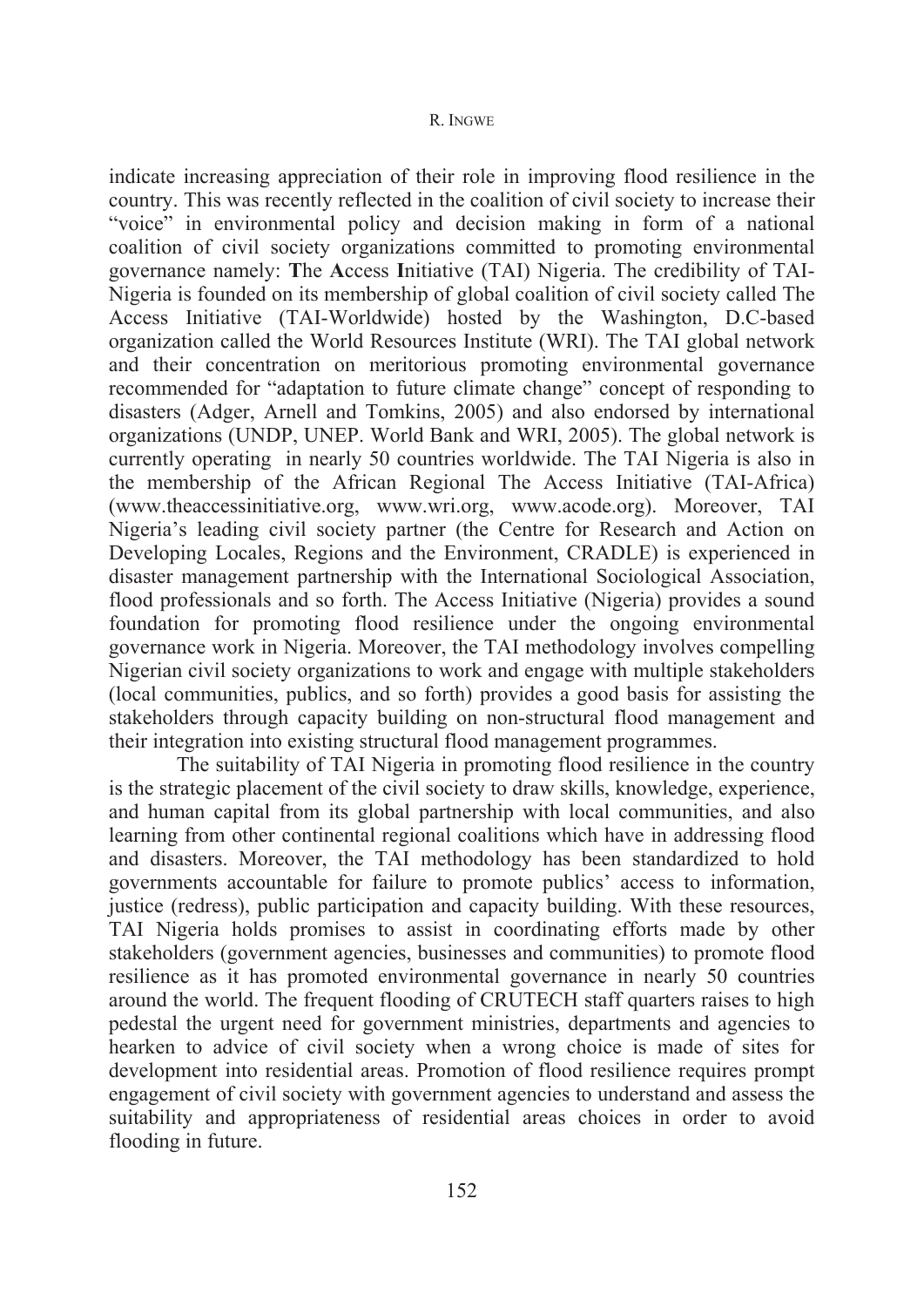## **Proposing the role of donor agencies in promoting flood resilience**

The foregoing conditions especially the enormity of flooding and related disasters and the creation of a national civil society coalition (**T**he **A**ccess Initiative) provide potentials on which donor and funding organizations should contribute towards promoting flood resilience in Nigeria, where flooding has historically devastated large vulnerable populations. Donor and funding organizations should appreciate and exploit the multi-stakeholder partnership provided by the TAI methodology and be assured that funds donated would be applied to flood resilience activities required by communities where the impacts are most acute. The enormous adverse consequences of flooding in Nigeria require the foregoing collaborative approach between civil society and various international governmental and funding organizations. For example, the United Nations agencies (HABITAT or United Nations Centre for Human Settlements, UNCHS, World Bank, among others) have mandates in improving residential areas and economic conditions.

*Acknowledgement: The author gratefully acknowledges funding from the Centre for Research and Action on Developing Locales, Regions and the Environment (CRADLE) for implementing the research on which this article was written; the 2009 UN-sponsored conference on urban flood (www.urbanflood.org) for inspiring the research and accepting a poster of an earlier version of the research. Thanks are due to two anonymous reviewers whose suggestions enriched the article. Any deficiencies in the paper are the responsibility of the authors.*

#### **REFERENCES**

- 1. Adger, WN (1999) *Social vulnerability to climate change and extremes in coastal Vietnam. World* Development, Vol. 27: 249-269.
- 2. Adger WN, Arnell NW, and Tomkins EL (2005*, Successful adaptation to climate change across scales,* Global Environmental Change, 15: 77-86.
- 3. Adger, N (2000), *Social and ecological resilience: are they related*? Progress in Human Geography, Vol. 24, No. 3: 347-364.
- 4. African Ministerial Conference on the Environment (AMCEN) and United Nations Environment Programme (UNEP) (2008), Africa: *Atlas of our changing Environment*, Valletta: Progress Press.
- 5. Aguda, A (1988), *Law and Justice (in) Nigeria* (An inaugural lecture delivered at Ondo State University, 13 April), Ado-Ekiti: Ondo State University Press.
- 6. Akpokodje, EG (1998), *Environmental degradation and human welfare: New challenges For Geologists.* Port Harcourt: University of Port Harcourt.
- 7. Areola, O and Akintola, E.O (1980), *Managing the urban environment in a developing country: The Ogunpa river channelisation scheme in Ibadan City, Nigeria*, Environment International, Vol. 3, and Issue 3: 237-241.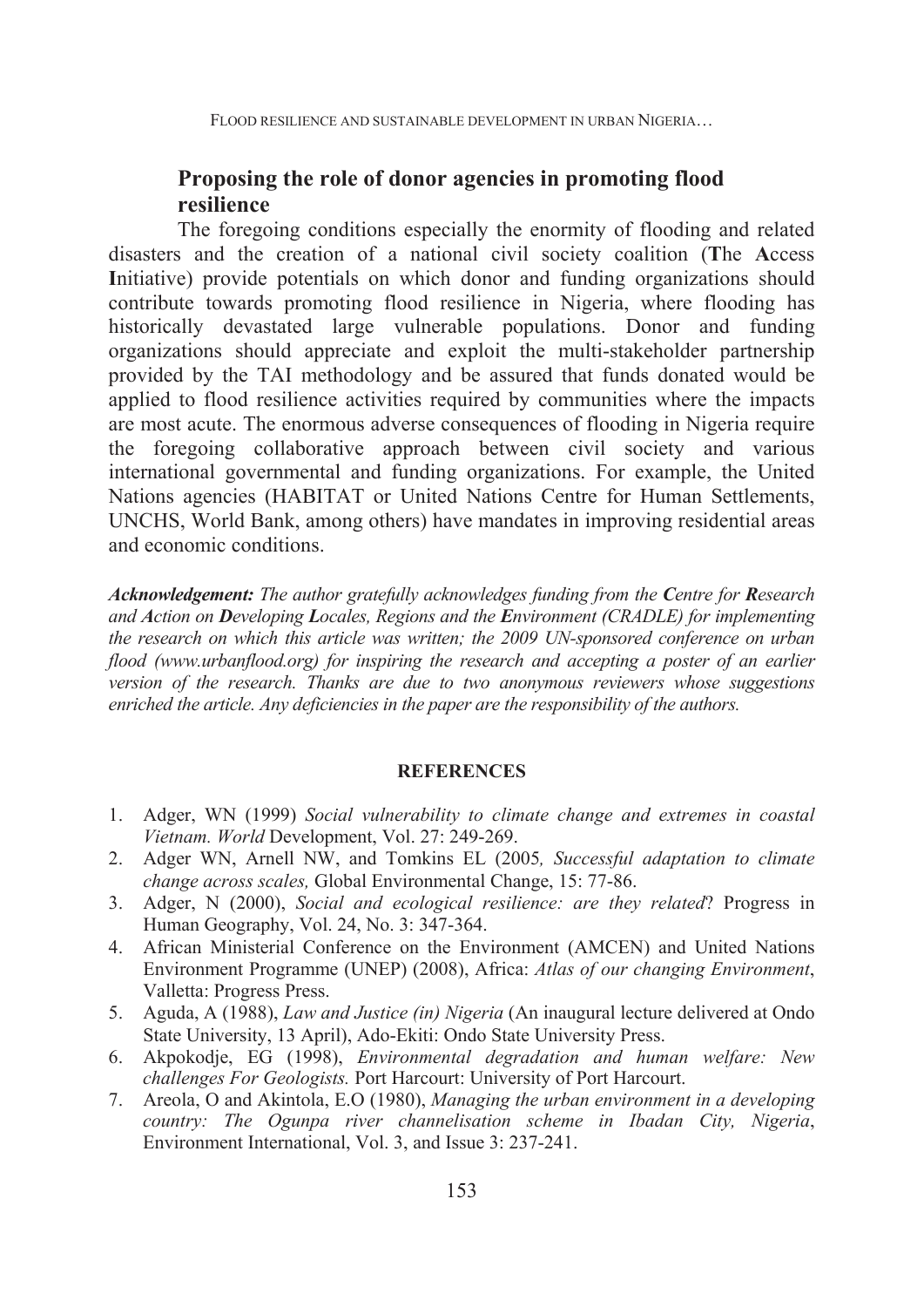- 8. Brown, DW, Moin, MA, and Nicolson, ML (1997) *A comparison of flooding in Michigan and Ontario: "Soft data to support "soft" water management approaches*, Canadian Water Resources Journal, Vol. 22, No. 2: 125-139.
- 9. Bull-Kamanga L, Diagne K, Lavell A, Lerise F, MacGregor H, Maskrey A, Meshack M, Pelling M, Reid H, Satterthwaite D, Songsore J, Westgate K, and Yitambe A (2003*), From every day hazards to disasters: The accumulation of risks in urban areas*, Environment & Urbanisation**,** Vol. 15, No. 1, April: 193-203.
- 10. Burton, I (1962) *Types of agricultural occupancies of flood plains in the United States, Research* Paper No. 75, Department of Geography, University of Chicago, Chicago.
- 11. 'BussinessDay's Report on (Nigeria's) Economic Transformation', BussinessDay, (Lagos), 29 Nov.2011: 21. Available online at: http://www.businessday.online.com and http://nigeriamasterweb.com/paperfrmes.html
- 12. Chinedu, UO (2008), '*Internal displacement in Nigeria'* FORCED MIGRATION, Issue 31, (Climate Change and Displacement), October: 37.
- 13. Criss, R.E. and Shock, EL. (2001). "*Flood enhancement through flood control*", Geology, Vol. 29, No. 10: 875-878.Emergency Events Database (EM-DATA), www.emdat.be
- 14. Etkin, D. (1999), '*Risk transference and related trends: Driving forces towards more mega-disasters'* Environmental hazards, Vol. 1: 69-75.
- 15. EM-DAT (The International Disaster Database). (2007),*The International Disaster Database.* Retrieved on 13 June 2007 from the web at: http://www.emdat.net.
- 16. Fordham, M (1999), *Participatory planning for flood mitigation: Models and approaches, Australian ,*Journal of Emergency Management, Vol. 13, No. 4: 27-34.
- 17. Handmer, J and Wisner, B (1999), '*Hazards, globalization and Sustainability'*, (Conference Report), Development in Practice, Vol. 9, No. 3, May: 342-346.
- 18. Hardoy, JE and Satherthwaite, D (1989), *Squatter Citizen*: Life in the Urban Third World, London: Earthscan Publications.
- 19. Hewitt, K (ed.) (1983), *Interpretations of calamity from the viewpoint of human ecology*, London: Allen and Unwin.
- 20. Hornby, AS (2005) *Oxford Advanced Learners Dictionary* (International students' edition). Oxford: University Press.
- 21. Hyogo Framework for Action (HFA), www.unisdr.org/eng/hfa.
- 22. Ingham, A and Ulph A (2003). *Uncertainty, irreversibility, precaution and the social cost of carbon.* Working paper 38. Tyndall Centre for Climate Change Research, University of East Anglia, Norwich.
- 23. Ingwe, R (2004) *Renewable Energy Research and Development*: *The Obudu Ranch Plateau Case Study* (A report submitted to the Canadian Institute for Sustainable Living: One Sky). Retrieved on 15 March 2005 from the web at: www.onesky.ca/energetics.
- 24. Ingwe, R (2009). *Amnesty, militancy, fossil fuel resource control and sharing agitation in Nigeria*: An analysis of governance of environmental resources in the Niger Delta (Unpublished research article, CRADLE, Calabar.
- 25. Ingwe, R (2008*), Review of the book: Urban Energy Transition*: From Fossil Fuels to Renewable Power, Peter Droege (ed.) (Amsterdam: Elsevier), March 2008, 455pp. in: *ICFAI* University Journal of Environmental Economics*, IJENE*, (Hyderabad, India), VI (3), August, 2008: 78-82.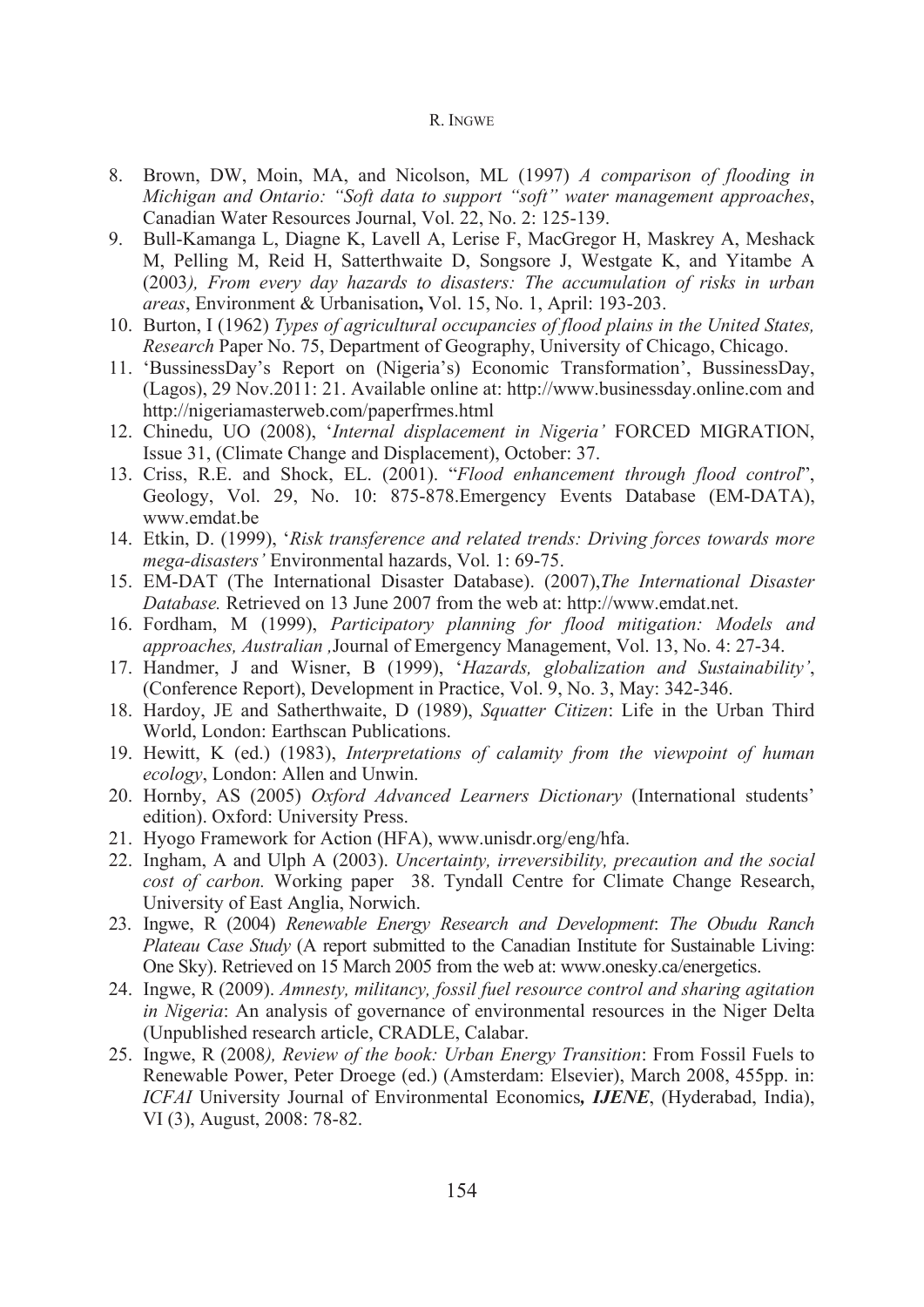FLOOD RESILIENCE AND SUSTAINABLE DEVELOPMENT IN URBAN NIGERIA…

- 26. Ingwe R Adalikwu RA and Ering SO (2010) *International organizations and community development in Nigeria: The case of United Nations Development Programme in Cross River State, south eastern Nigeria* (Unpublished paper, CRADLE, Calabar.
- 27. IRIN, www.irinnews.org/reports.aspx?Reportld=8622 (uploaded 16 November 2009).
- *28.* ISDR (2004) *Living with risks: A Review of Disaster Education Initiatives. Geneva:*  International Secretariat for Disaster Reduction*.*
- 29. Isong, MA (1999). *An analysis of flooding in Polycal and the environs*, International Journal of Tropical Environment, Vol. 1, No. 1, June: 28-37.
- 30. Kelman, I (2007) "*Reliance on structural approaches increases disaster risks*, Version 1, 26 July (Retrieved from the web at: http://www.ilankelman.org/miscellany/structuralDefences.rtf).
- 31. Kelman, I (2001), *The Autumn 2000 Floods in England and Flood Management*, Weather, Vol. 56, No. 10: 346-8, 353-60.
- 32. Kelman, I (2008a) "*Myths of Hurricane Katrina*", Disaster Advances, Vol. 1, No. 1, January: 40-6.
- 33. Kelman, I (2008b) "*Lessons relearned from Katrina*? (Guest Editorial), American Journal of Disaster Medicine, Vol. 3, No. 2, March/April: 1-2.
- 34. Kelman, I and Gaillard, JC (2008). "*Planning Climate Change within Disaster Risk Reduction",* Disaster Advances, Vol/ 1, No. 3, July: 2-5.
- 35. Leurs AL, Lobell DB, Sklar LS, Addams CL, Matson PA (2003), *A method for quantifying vulnerability applied to the agricultural systems of the Yaqui Valley of Mexico*. Global Environmental Change. Vol. 13: 255-265.
- 36. Lewis, J (1999*), Development in disaster-prone places: Studies of vulnerability,*  Intermediate Technology Publications.
- 37. Mileti, D and 136 contributing authors (1999) *Disaster by design: A reassessment of natural hazards in the United States*, Washington, DC: Joseph Henry Press.
- 38. Munich Re. (2004) Topics 2/2004. *IFRS-New Accounting Standards Flood Risks. Rising costs of bodily injury claims*. Munich Re Group. Munich.
- 39. Munich Re (2006) *Topics Geo Annual Review*: Natural Catastrophe 2005. Munich Group. Munich.
- 40. Nigeria, Federal Republic of (2007) Official Gazette, Vol. 94. No. 24, Lagos: Federal Government Printer, 15 May.
- 41. Ogunniyi, MB (1992) *Understanding research in the social sciences*. Ibadan: University press PLC. 132pp.
- 42. Sen J. (2007) "*The power of civility", in: Global civil society: More or less democracy*? Development dialogue**,** No. 49, November: 51-68.
- 43. Sen J (1984) "*Criminalisation of the poor" and Rules without Alternatives*", Indian Express (New Delhi), 10 and 11 August.
- 44. State Planning Commission (of the Cross River State Government) (2008) *Cross River State Economic Empowerment and Development Strategy* (CR-SEEDS-2) 2008-2012. Calabar: State Planning Commission.
- 45. State Planning Commission (2005) *Cross River State Economic Empowerment and Development Strategy* (CR-SEEDS) 2005-2007. Calabar: State Planning Commission.
- 46. Sule, RAO 2008. *Sustainable Urban Physical Development Planning in Nigeria*: A Shift in Paradigm. Calabar, New York: Thumbprints.